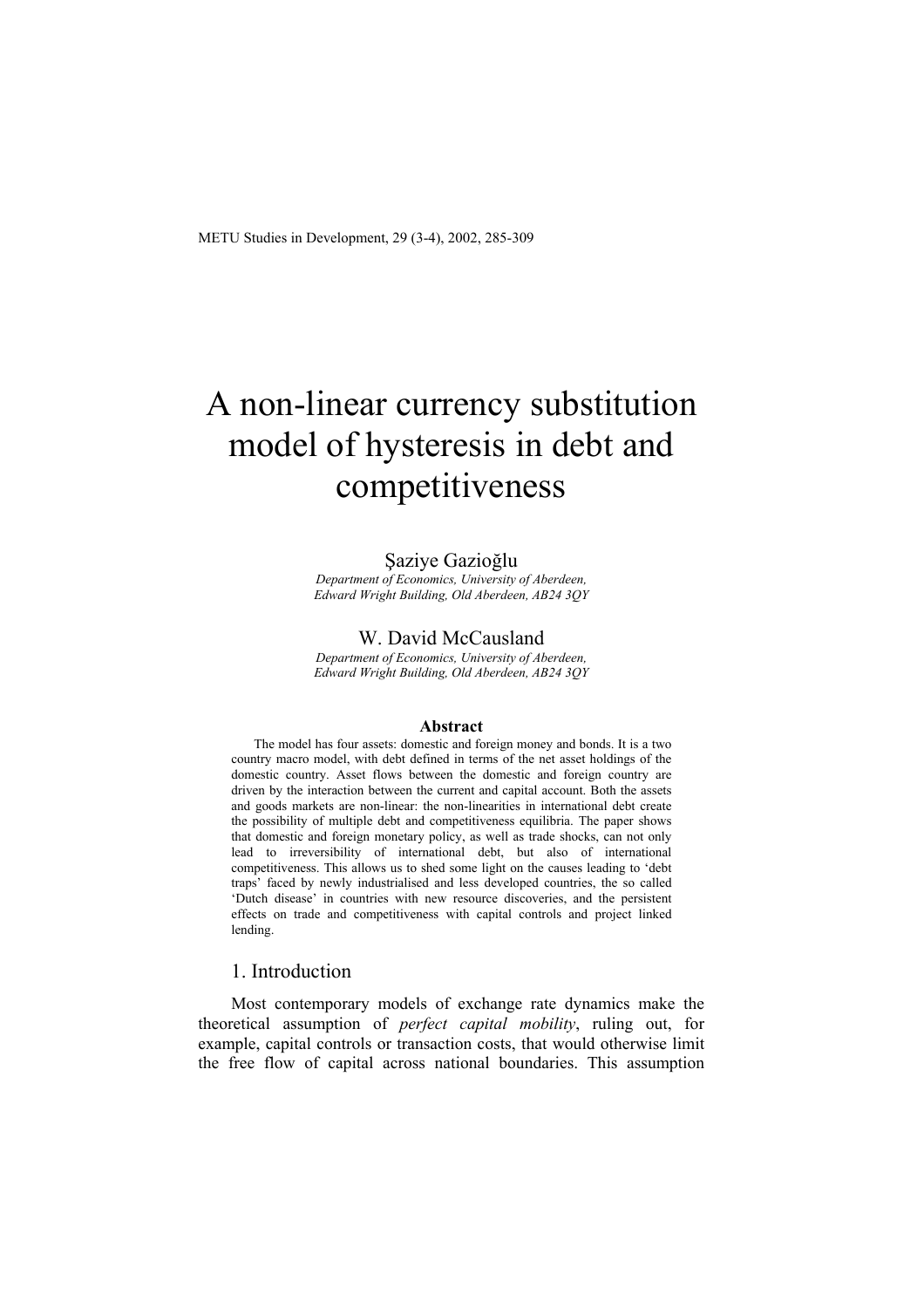implies that the exchange rate adjusts instantaneously to ensure that there is always equilibrium between the demand for and supply of national assets (there is *stock* equilibrium). However, models of exchange rates do differ significantly in both the range of assets considered and the degree of asset substitutability.

In *pure monetary models*, the exchange rate is principally determined in the domestic money market. This is possible because these models assume that domestic and foreign non-money assets are perfect substitutes, but domestic and foreign money are not substitutable. *Perfect asset substitutability* is the condition that investors are indifferent to the composition of their bond portfolio providing the expected rates of return are identical when expressed in a common currency. Models of this type include Mussa (1976), who assumes continuous purchasing power parity (PPP), Dornbusch (1976), who allows short run deviations from PPP arising from the sluggish adjustment of goods prices, and Buiter and Miller (1981), who enhanced the Dornbusch model by allowing for a non-zero rate of core inflation.

*Currency substitution models* relax the assumption that domestic and foreign monies are not substitutable, but maintain the assumption of perfect substitutability of non-money assets. The model by Rodriguez (1980) is a particularly elegant example of this type of model. It is a onecountry model. The asset menu facing domestic residents comprises domestic currency and a non-interest bearing foreign asset: foreign money. Current account adjustment is 'sticky'. The only way of accommodating a current account surplus is by accumulating foreign assets, the stock of which is fixed in the short run. Therefore, any current account surplus must be immediately offset by an instantaneous appreciation (fall in the real exchange rate). In the long run, residents' accumulation of foreign assets, through a wealth effect, will restore balance of payments balance. Thus the model allows the exchange rate to have an effect on foreign asset accumulation and hence on the trade balance (beside the usual effects of the trade balance on the exchange rate). Furthermore, the model ensures that, through wealth effects, current account imbalances are matched by changes in asset stocks. Hence, there is *stock-flow consistency*.

The *portfolio balance model* is a much more radical departure, for, whilst it retains the assumption that domestic and foreign monies are not substitutes, domestic and foreign non-money assets are regarded as imperfect substitutes. Domestic agents may hold in their portfolios domestic money (which is not traded and does not bear interest), and domestic and foreign bonds (both of which are traded and bear interest). More fundamentally, imperfect asset substitutability implies that agents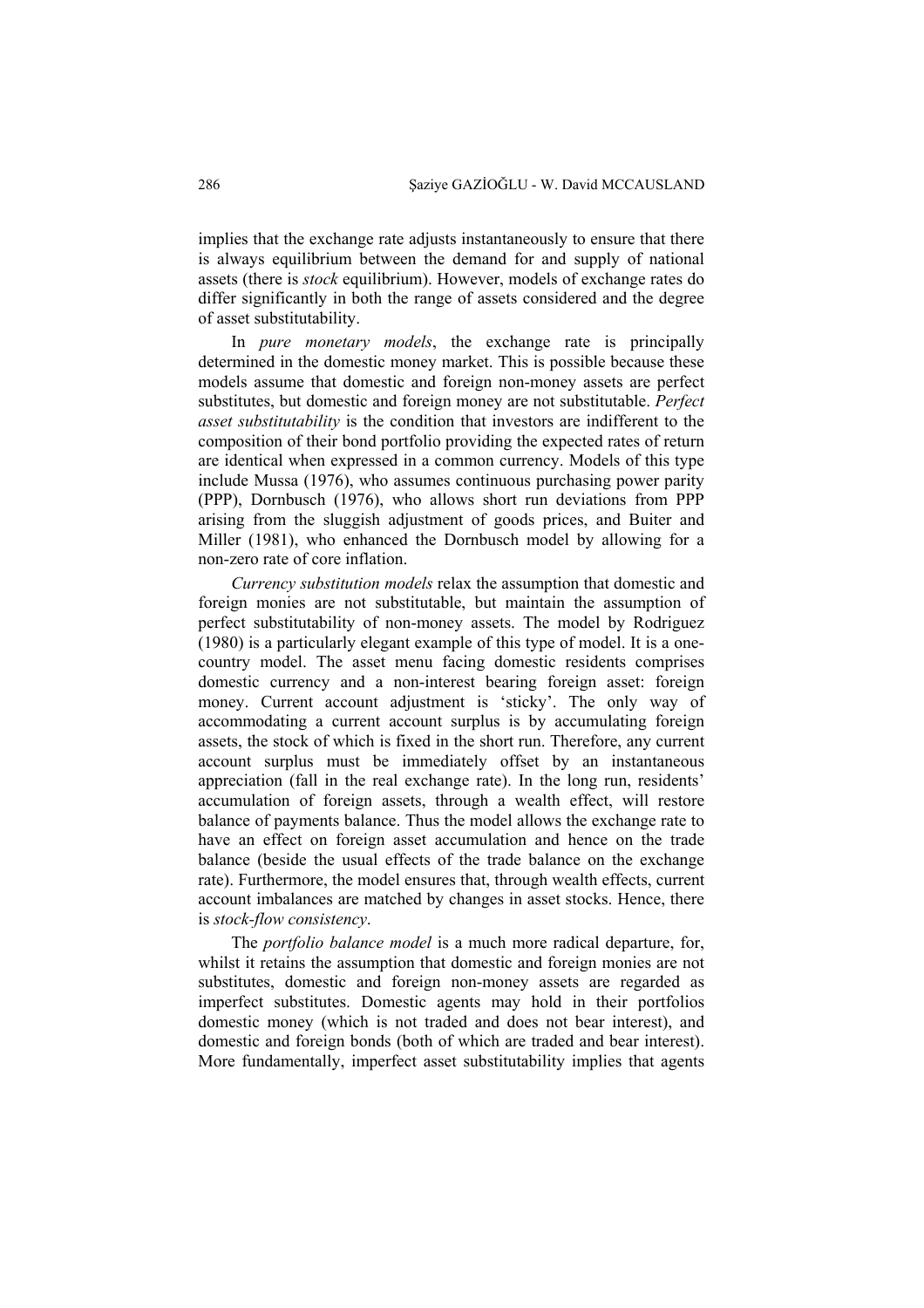are not risk neutral. From the point of view of domestic residents, holding the foreign bond is 'riskier' than holding the domestic bond, since exchange rate changes may alter its real return, so the foreign bond must bear a higher rate of return in order to compensate investors for the exchange rate risk. Thus, uncovered interest rate parity does not hold in these models. Branson (1977) was the seminal portfolio balance model.

In recent years, a number of hybrid models have been developed that seek to combine the best features of these different approaches. Zervoyianni (1988) develops a one-country extended currency substitution model, where residents may hold in their portfolios domestic and foreign bonds in addition to domestic and foreign money to analyse the effect of unanticipated monetary policy when the rates of return on interest-bearing assets are endogenously determined as part of a complete financial equilibrium and where short run deviations from purchasing power parity are permitted. This is further extended in Zervoyianni (1992) to a two-country model.

Artis and Gazioğlu (1991, 1996) use a two country, two asset currency substitution model, which is extended by Gazioğlu (1996) to include domestic and foreign bonds in the portfolio, to simulate the effect of various real and monetary shocks to the domestic and foreign country. In these models the real exchange rate is determined interactively by both the current and capital account, and consider the effects of government budget constraints and various inflation mechanisms.

All of these approaches are, however, limited by their log-linear specification. Roberts and McCausland (1999) make a first attempt at introducing non-linearities through wealth effects in a trade account model. However, in their model, the exchange rate is fixed, so there is only a single dynamic, and they concern themselves only with the effects of trade shocks.

The model in this paper is an extension of the currency substitution approaches of Artis and Gazioğlu (1991, 1996), Karacaoğlu and Ursprung (1988) and Zervoyianni (1988, 1992), by introducing nonlinear trade dynamics in a model with both domestic and foreign money and bonds in the asset portfolio. In this paper, however, we have imperfect substitutability between domestic and foreign money but perfect substitution between domestic and foreign bonds. Furthermore, we explicitly introduce excess demand inflation dynamics, and show that a rise in the foreign money stock increases domestic debt and induces a domestic appreciation. Favourable trade shocks result in a rise in domestic international debt, and a fall in domestic competitiveness. Positive shocks to domestic consumption increase domestic international debt and reduce domestic competitiveness. This result is different from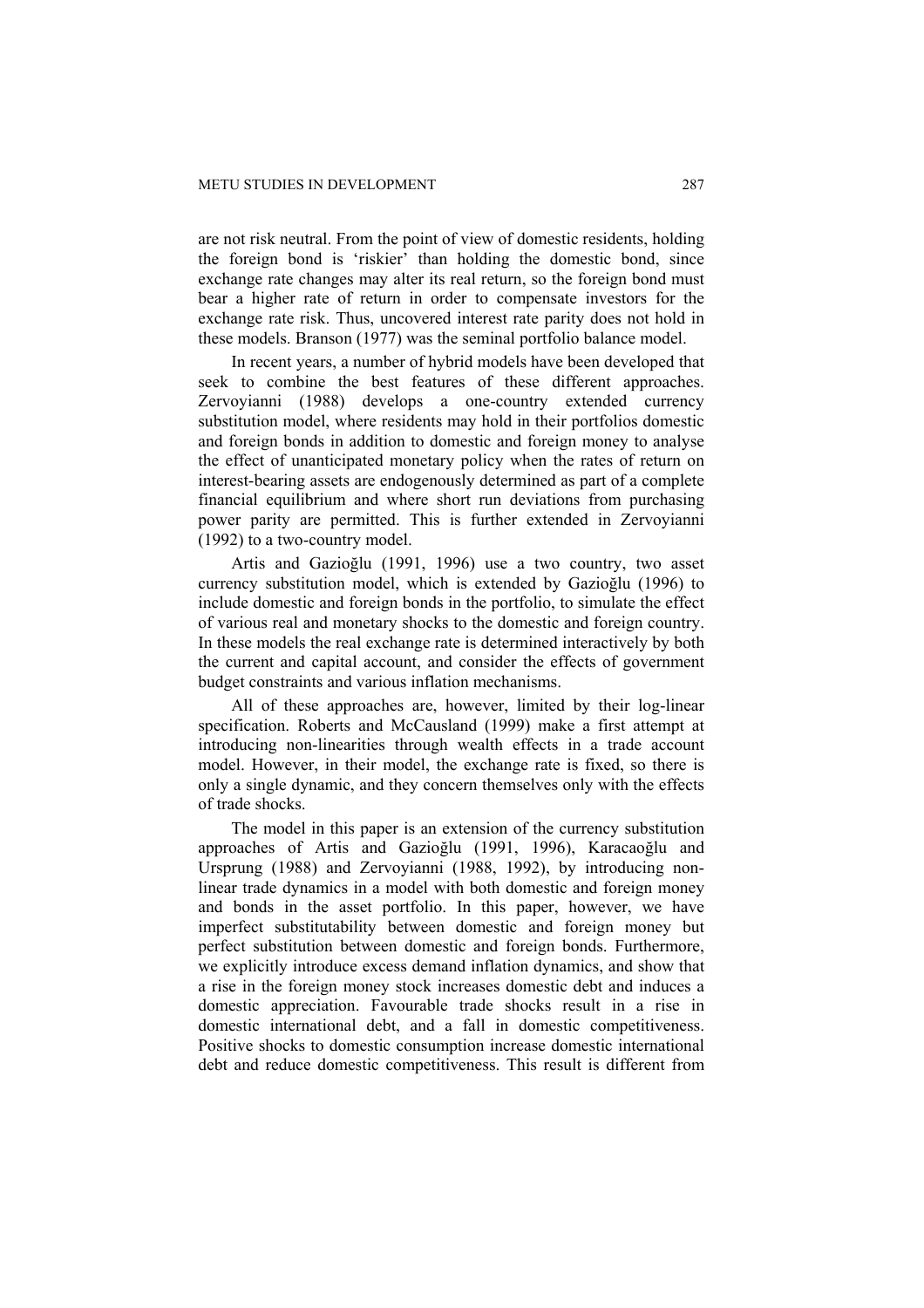that usually expected, and this is due to the effects of currency substitution and the presence of non-linearities. Moreover, these previous small macro models were primarily concerned with the short run volatility of exchange rate fluctuations, whereas here we focus on the long run real exchange rate dynamics in response to various shocks.

Finally, we show that, domestic and foreign monetary policy, as well as trade shocks, can not only lead to irreversibility of international debt, but also of international competitiveness —a result that has recently received some prominence in the international trade literature (see, for example, Baldwin, 1988, Dixit, 1989, Baldwin and Krugman, 1989; Krugman, 1991, Baldwin and Lyons, 1994). The non-linear models found in the literature tend to be incomplete in the sense that they analyse only a small subset of the possible markets; models containing more complete treatments of all markets tend to be linear. This paper is seminal in the sense that it presents a non-linear model with a more complete treatment of all relevant markets and in which there is hysteresis and irreversibility so that initial conditions determine the final equilibrium outcome. In this paper we show how large reflationary policies adopted during periods of post war reconstruction may lead to irreversible changes in the countries' international debt position and competitiveness. We also show a possible mechanism whereby newly industrialised and less developed countries may get stuck in the so called 'debt trap'. The irreversibility implies that they may not be able to overcome any historical disadvantage they face. In other words, initial, history-determined conditions are important in determining the eventual outcome. Furthermore, the incentive they have to attempt to escape the 'debt-trap' by increasing their own money supply not only implies persistent debt, but also hyperinflationary pressure.

The paper also extends the established literature on resource discovery effects and the associated 'Dutch disease' by considering the net wealth accumulation aspects of trade account imbalances. Indeed, oil rich countries that become major debtors may in fact also be locked in to a debt trap. We also consider the effects of project linked lending.

#### 2. The model

#### *2.1. Wealth identities*

Real domestic interest-bearing assets in domestic currency denomination, *D*, real domestic money, *M*, real foreign interest-bearing assets in foreign currency denomination, *F*, and real foreign money, *L*, are each held by both domestic, indexed *d*, and foreign residents, indexed *f*. The prices of the interest-bearing assets are assumed to be fixed, on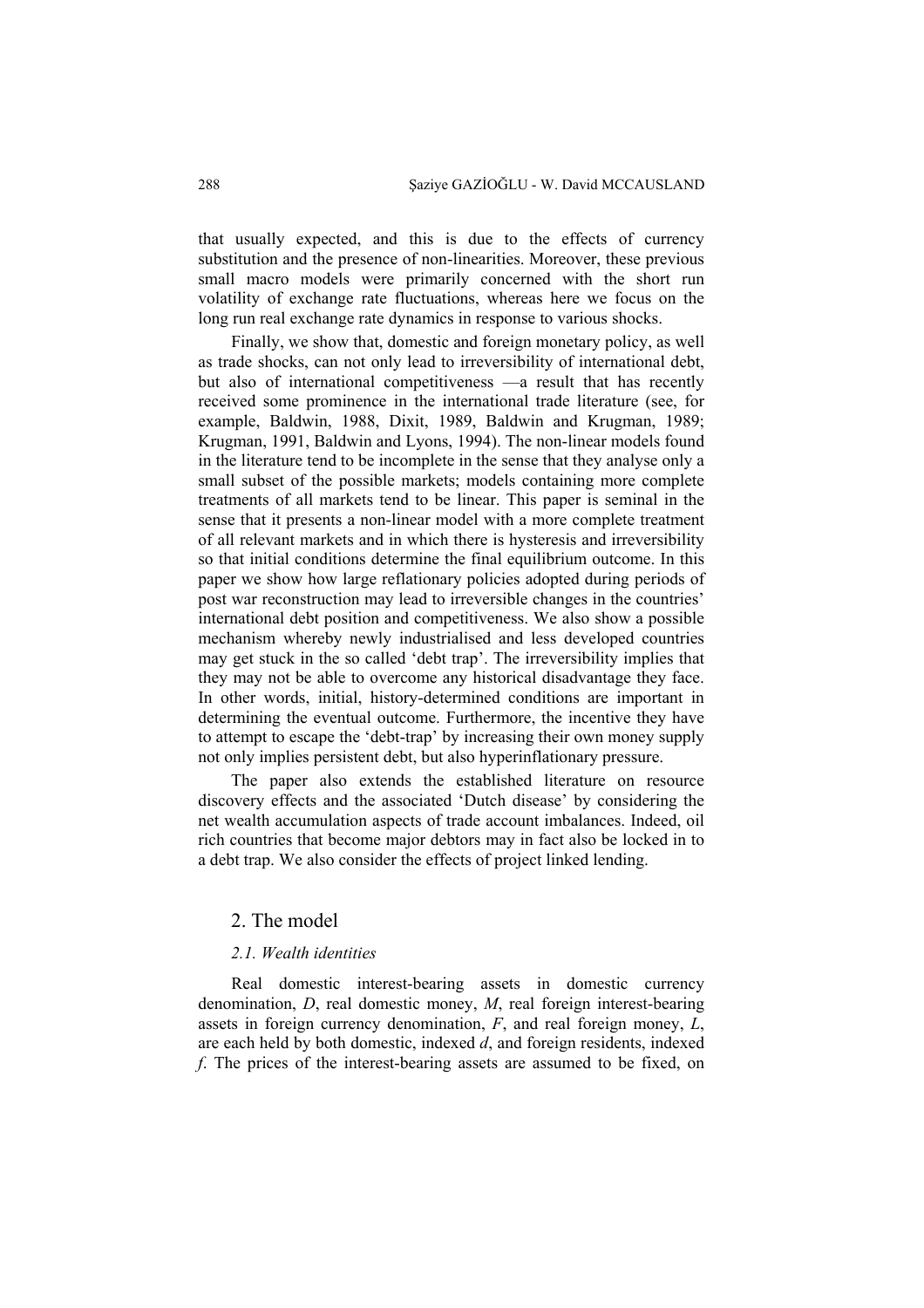account that they are government bonds with an infinite time scale (the bond is infinitely lived in that it pays interest each period in perpetuity but never pays back the principal).

$$
D \equiv D_d + D_f \tag{1a}
$$

$$
F \equiv F_d + F_f \tag{1b}
$$

$$
M \equiv M_d + M_f \tag{2a}
$$

$$
L \equiv L_d + L_f \tag{2b}
$$

We define real domestic personal wealth in domestic currency denomination and real foreign personal wealth in foreign currency denomination as follows

$$
W_d \equiv D_d + M_d + CF_d + CL_d \tag{3a}
$$

$$
W_f \equiv D_f / C + M_f / C + F_f + L_f \tag{3b}
$$

The real exchange rate, *C*, or 'domestic competitiveness', is defined as the domestic real price of foreign currency. Net international debt of the domestic country in foreign currency terms is comprised of domestic assets held by foreign residents minus foreign assets held by domestic residents

$$
H \equiv \hat{H} + N \equiv \left(\frac{D_f}{C} - F_d\right) + \left(\frac{M_f}{C} - L_d\right)
$$
(4)

Using identities (1a)-(4) allows us to define real domestic and foreign personal wealth as

$$
W_d \equiv D + M - CH \tag{5a}
$$

$$
W_f \equiv H + F + L \tag{5b}
$$

where  $-(F + L) \le H \le (D + M)/C$ .

#### *2.2. Goods market*

The reduced form domestic aggregate demand equation is given by

$$
Y_d = E + T + (r_d - \dot{p}_d)^{-k}
$$
 (6)

where  $Y_d$  is domestic aggregate demand,  $E$  is domestic consumption of domestic goods, *T* is the domestic trade balance, and the last term represents domestic physical capital investment, which depends negatively on the real interest rate (which is the domestic nominal interest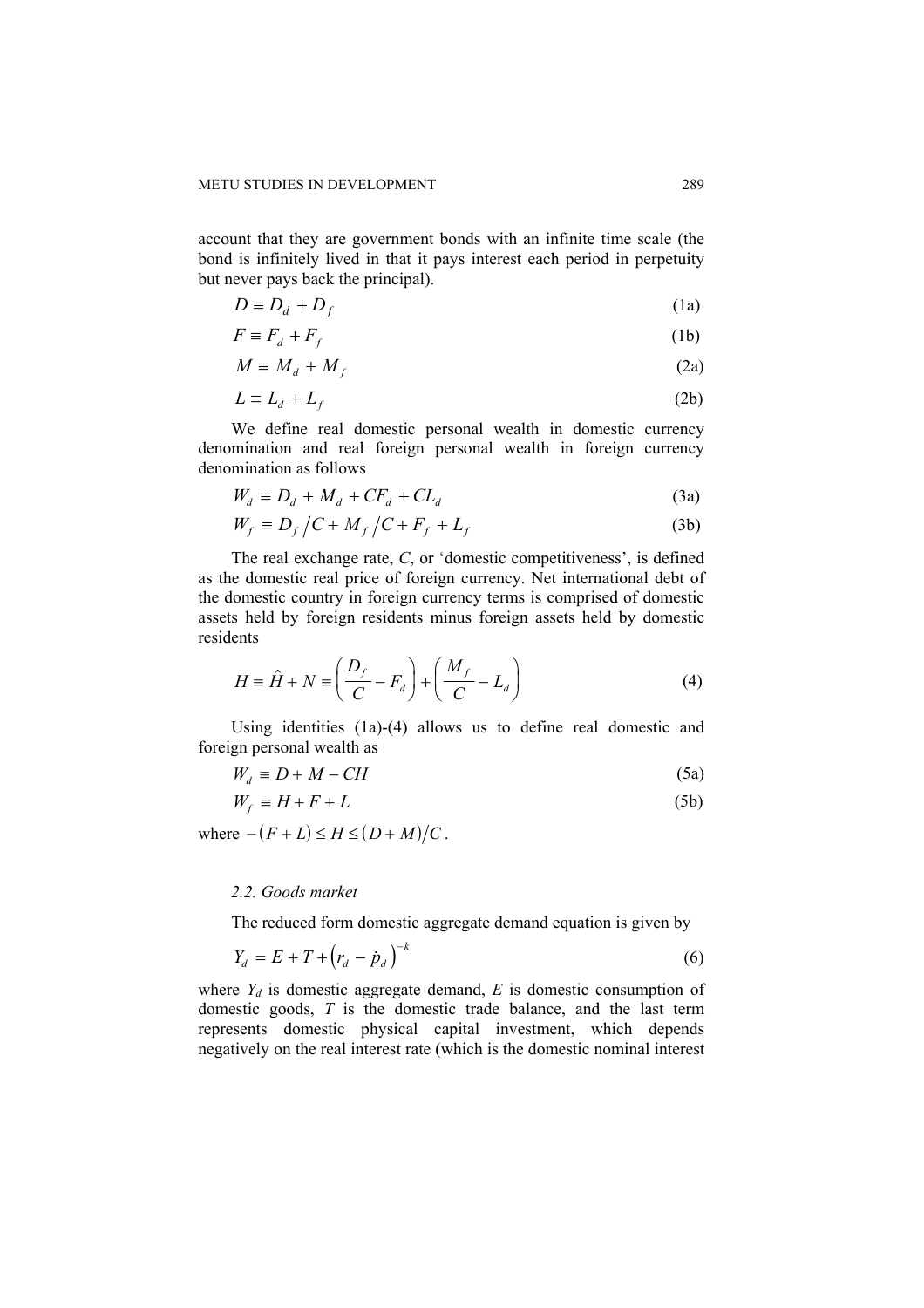rate minus the domestic rate of inflation). The trade balance in foreign currency terms, *T*, is specified as exports minus imports

$$
T = A(W_f/C)^{\phi}C^{\alpha} - B(W_d)^{\theta}C^{-\beta}
$$
  
\n
$$
T = A(H + F + L)^{\phi}C^{\alpha-1} - B(D + M - CH)^{\theta}C^{-\beta}
$$
\n(7)

where  $0 < \phi, \theta < 1, \alpha > 1, \beta > 0$ . Exports and imports are determined on the demand side by wealth and by the exchange rate in Cobb-Douglas functional forms.  $A$  and  $B$  are parameters,  $F$  and  $Q$  are the wealth elasticities, and  $\ddot{A}$  and  $\ddot{B}$  are the exchange rate elasticities. The wealth elasticities are assumed to be very small. Similarly domestic consumption, *E*, is specified also as being a function of domestic wealth and domestic competitiveness (see Branson, 1977)

$$
E = Q(W_d)^t C^{\omega}
$$
  
\n
$$
E = Q(D + M - CH)^t C^{\omega}
$$
\n(8)

where  $Q$  is a positive constant,  $I$  is the wealth elasticity of domestic consumption and  $W$  is the real exchange rate elasticity of domestic consumption.

## *2.3 Money Market*

Equilibrium in the domestic and foreign money markets are given by

$$
M = r_d^{-u_d} Y_d^{v_d} \tag{9a}
$$

$$
L = r_f^{-u_f} Y_f^{\nu_f} \tag{9b}
$$

where  $u_d$ ,  $u_f$ ,  $v_d$ ,  $v_f > 0$ ,  $r$ ,  $r_f$ , are the domestic and foreign nominal interest rates respectively, and  $Y_d$ ,  $Y_f$  are the real domestic and foreign output.

#### *2.4. Asset dynamics*

The international budget constraint from Roberts and McCausland (1999) is given as

$$
\dot{H} = -T + \left[ R_d \frac{D_f}{C} - R_f F_d \right]
$$
\n(10)

where  $R_d$  and  $R_f$  are the domestic and foreign *real* interest rates respectively. A current account deficit must be financed through foreign residents accumulating domestic assets and/or domestic residents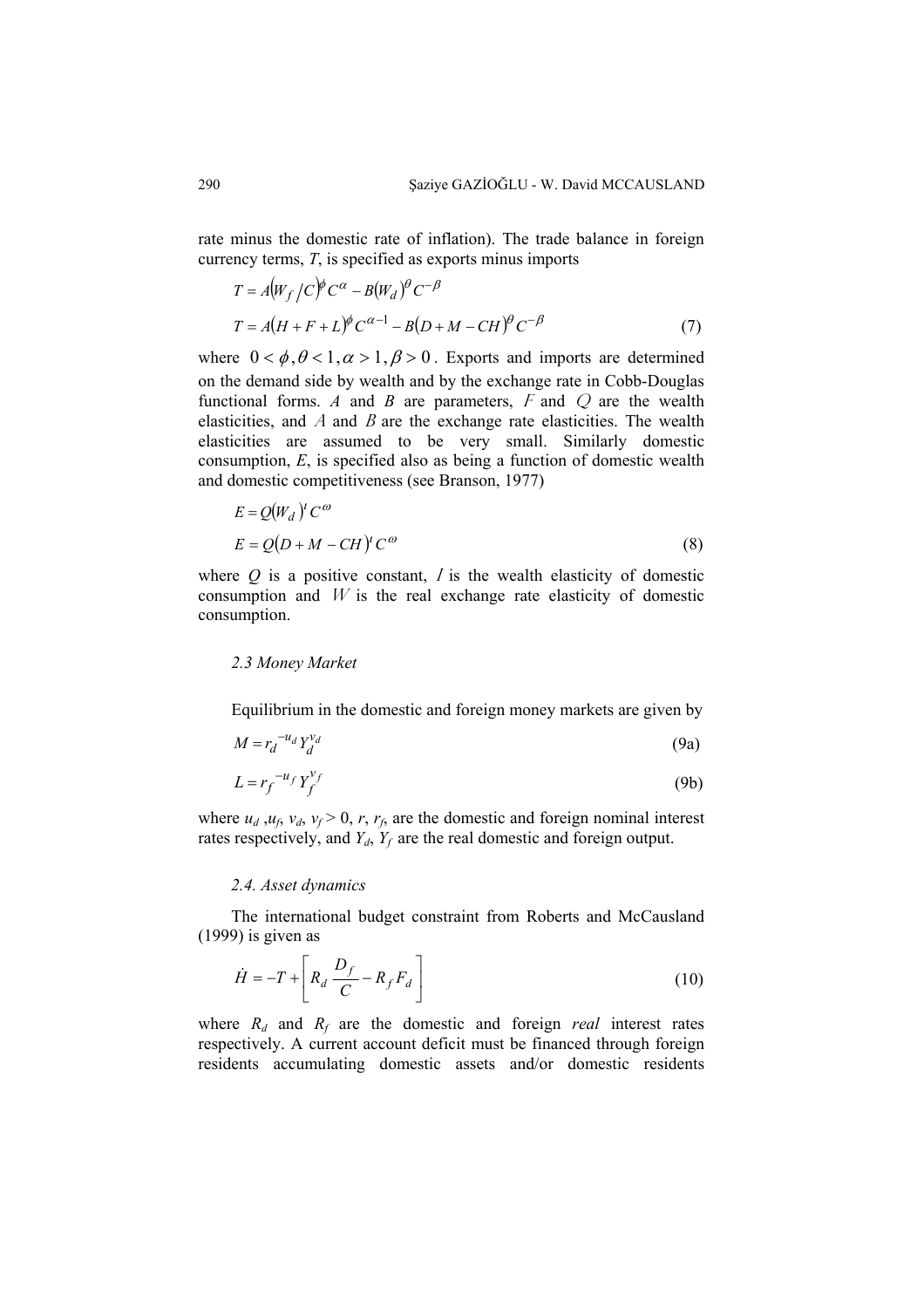decumulating foreign assets. The current account is defined in foreign currency terms as the trade account, *T*, plus the debt-servicing component,  $\overline{\phantom{a}}$  $\overline{\phantom{a}}$  $\overline{\phantom{a}}$  $\overline{\phantom{a}}$  $R_d \frac{D_f}{C} - R_f F_d$  $R_d \frac{D_f}{a} - R_f F_d$ . Replacing the left hand side of (10) with the total differentiation of (4) gives

$$
\frac{1}{C}\frac{dM_f}{dt} - \frac{dI_d}{dt} + \frac{1}{C}\frac{dD_f}{dt} - \frac{dF_d}{dt} - \left(\frac{\dot{C}}{C}\right)\left(\frac{D_f}{C} + \frac{M_f}{C}\right) = -T + \left[R_d\frac{D_f}{C} - R_fF_d\right] \tag{11}
$$

The last term on the right hand side is zero since, from the uncovered interest parity condition, which is derived later in equation (16),  $\frac{\dot{C}}{C} = R_d - R_f$ , and given our assumption of perfect bond substitution,  $R_d = R_f \Rightarrow \frac{\dot{C}}{C} = 0$ . Using the definition of *H* given in (4), and assuming that domestic and foreign real interest rates are equalised  $R_d = R_f = R$  due to perfect capital mobility, yields the first dynamic equation

$$
\dot{H} = -T + R\hat{H} = -T + R(H - N)
$$
\n(12)

#### *2.5. Price dynamics*

Price adjustment in each country is proportional to excess demand. Since total world output is fixed, excess foreign demand is equal to excess domestic supply, so we may write the foreign price adjustment equation also in terms of domestic output.

$$
\dot{p}_d = G_d (Y_d - \overline{Y}_d)
$$
\n(13a)

$$
\dot{p}_f = G_f (Y_f - \overline{Y}_f) = G_f (\overline{Y}_d - Y_d)
$$
\n(13b)

Assuming that total world output is fixed,  $Y_d + Y_f = V$ , then from (9a) and assuming for convenience<sup>1</sup> that  $u_d = u_f = v_d = v_f = 1$ ,

$$
Mr_d = V - Lr_f \tag{14}
$$

and assuming again that in equilibrium  $r_d = r_f = r$ ,

$$
r = V(L+M)^{-1} \tag{15}
$$

and thus, (12) becomes

 $\overline{a}$ 

 $<sup>1</sup>$  This minor assumption allows a tractable analytical solution to be obtained.</sup>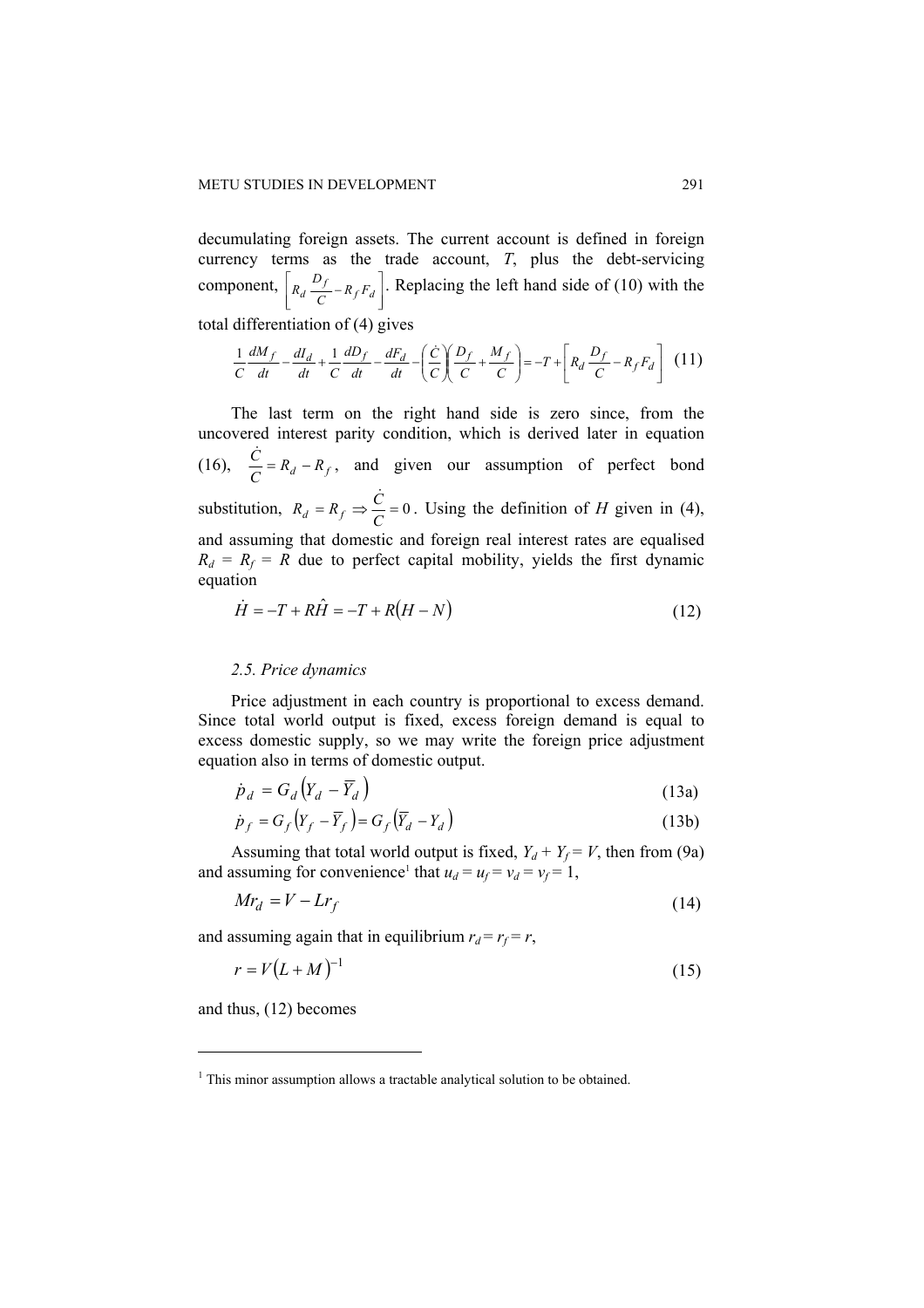$$
\dot{H} = -T + (H - N)V(L + M)^{-1}
$$
\n(16)

#### *2.6. Exchange rate dynamics*

We assume that capital is perfectly mobile and uncovered interest rate parity condition holds together with the perfect foresight approximation to rational expectations, thus giving the second dynamic equation

$$
\dot{C} = \frac{1 + r_d - \dot{p}_d}{1 + r_f - \dot{p}_f} = \frac{1 + R_d}{1 + R_f} \tag{17}
$$

We may therefore write  $R_d = R_d (C, H; L, M, A, Q)$  from the solution to the implicit function (A27), and  $R_f = R_f (C, H; L, M, A, Q)$  from equation (A30) shown in Appendix C.

#### *2.7. System dynamics*

The entire dynamics of the system may be represented by equations (16) and (17), which, evaluated at the steady state, may be written in implicit function form as

$$
\dot{H} = \dot{H}(C, H; L, M, A, Q) = 0 \tag{18}
$$

$$
\dot{C} = \dot{C}(C, H; L, M, A, Q) = 0\tag{19}
$$

Appendix A details the algebra of the dynamic system given by (18) and (19) and the techniques used to obtain the signs for the effects of foreign and domestic money stock changes, *L*, *M*, and shocks to *A, Q* on equilibrium domestic competitiveness and debt,  $\widetilde{C}$ ,  $\widetilde{H}$ .

## 3. Policy analysis

We may represent the system described by (18) and (19), by the  $\dot{H} = 0$  and  $\dot{C} = 0$  loci shown in Figure 1. The explanation of their shapes is described in Appendix B. Above (below) the  $H = 0$  locus domestic international debt will be falling (rising), and above (below) the  $\dot{C} = 0$ locus, competitiveness will be rising (falling). We may therefore draw in the direction of motion arrows as indicated, and determine that the stable saddle path to a local equilibrium will be positively sloped and approach equilibrium from above the  $\dot{C} = 0$  locus. We assume throughout the following analysis that the wealth effects on exports and imports are small, and hence the conditions in (21), (21a) and (23) are as reported.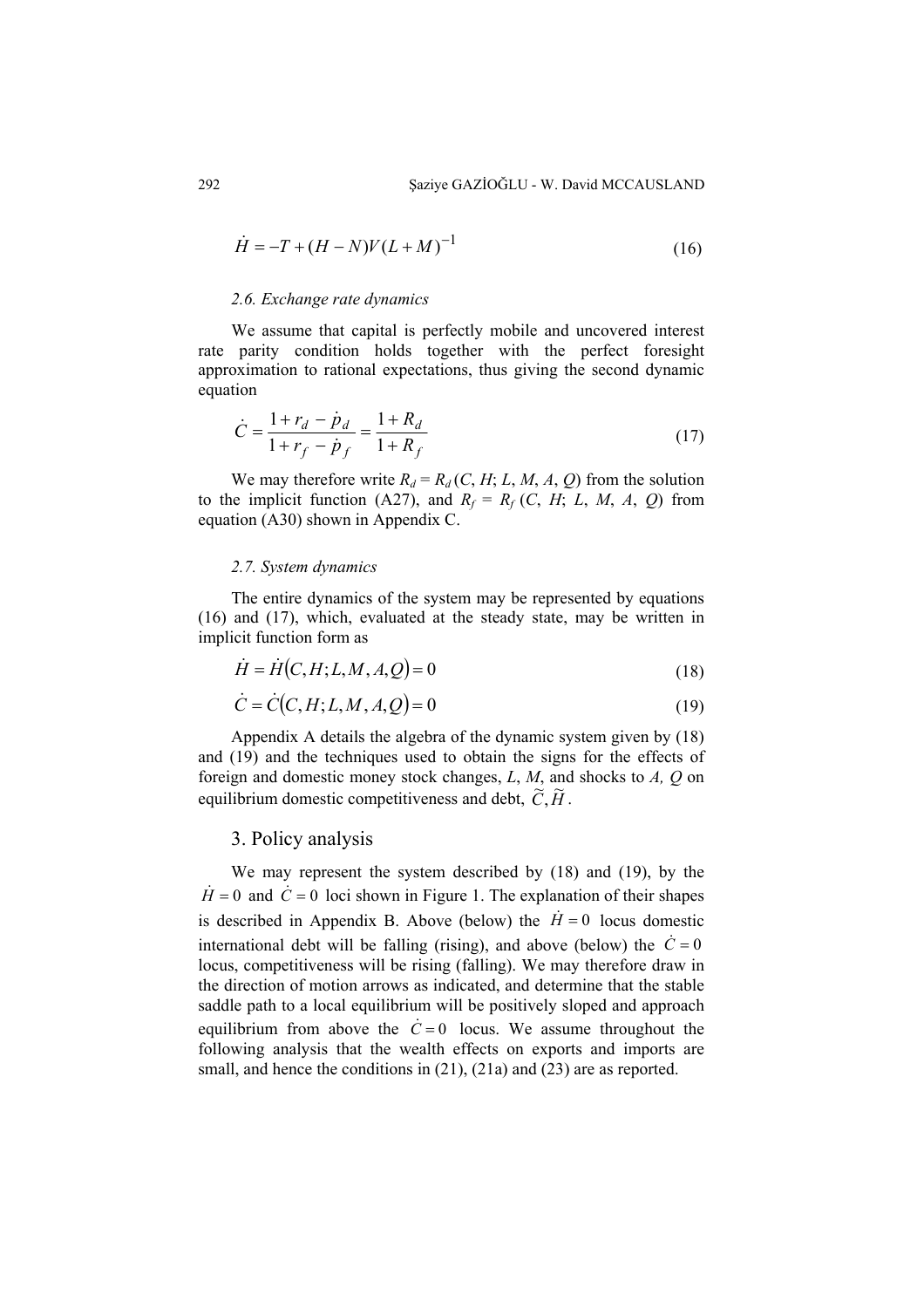## *3.1. Monetary policy ('small' changes): Currency substitution*

Let us first consider the effect of a rise in the foreign money supply, *L*. A rise in the money stock causes a fall in the foreign interest rate of the respective country. This triggers a capital inflow to the domestic country and consequently a domestic balance of payments surplus. Restoration of balance requires a fall in the real exchange rate. The capital inflow and falling level of competitiveness due to the appreciation of the real exchange rate implies a worsening of the domestic trade account and hence a rise in international debt. We confirm in Appendix A that the increase in the foreign money supply (a rise in *L*) reduces domestic competitiveness and increases domestic debt as reported in equations (20) and  $(21)^2$ 

$$
\tilde{\mathcal{K}}/\mathcal{A} = |J_{CL}|/|J| < 0
$$
\n(20)

$$
\partial \widetilde{H}/\partial L = |\mathbf{J}_{HL}|/|\mathbf{J}| > 0
$$
\n(21)

Graphically, the rise in *L* shifts both loci downwards, as explained in Appendix B. The net result is a fall in domestic competitiveness (a fall in *C*), and, if we have low interest sensitivity of foreign money demand (implying the fall in the  $\dot{C} = 0$  locus is large relative to the  $\dot{H} = 0$  locus), a rise in domestic indebtedness (a rise in *H*).

If the domestic economy was initially at the credit equilibrium  $H_{CR}^0$ , a 'small' rise in the foreign money stock (*L*) shifts in the  $\dot{H} = 0$  and  $\dot{C} = 0$  loci from  $(\dot{H} = 0)$  to  $(\dot{H} = 0)$  and from  $(\dot{C} = 0)$  to  $(\dot{C} = 0)$ , respectively, reducing the domestic country's credit position from  $H_{CR}^0$  to  $H_{CR}^1$ , and causing a fall in domestic competitiveness. In return, this, of course, implies that the foreign country reduces its debt and increases its competitiveness (due to the symmetry between countries). In the short run, given the slope of the saddle path, there must be an overshooting of domestic competitiveness. This is because a rise in the foreign money stock reduces the foreign interest rate, and from (17), a foreign interest rate below the domestic interest rate generates the expectation of a depreciation. Thus, initially there will be a larger appreciation than is required in the long run (an immediate fall in competitiveness from the

 $\overline{a}$ 

$$
\tilde{\mathcal{L}}/\partial M = |\mathbf{J}_{CM}|/|\mathbf{J}| > 0 \tag{20a}
$$

$$
\partial \widetilde{H}/\partial M = |\mathbf{J}_{HM}|/|\mathbf{J}| < 0^*
$$
\n(21a)

 $\overline{2}$  And conversely that an increase in the domestic money supply (a rise in *M*) raises domestic competitiveness and reduces domestic debt as reported in the following equations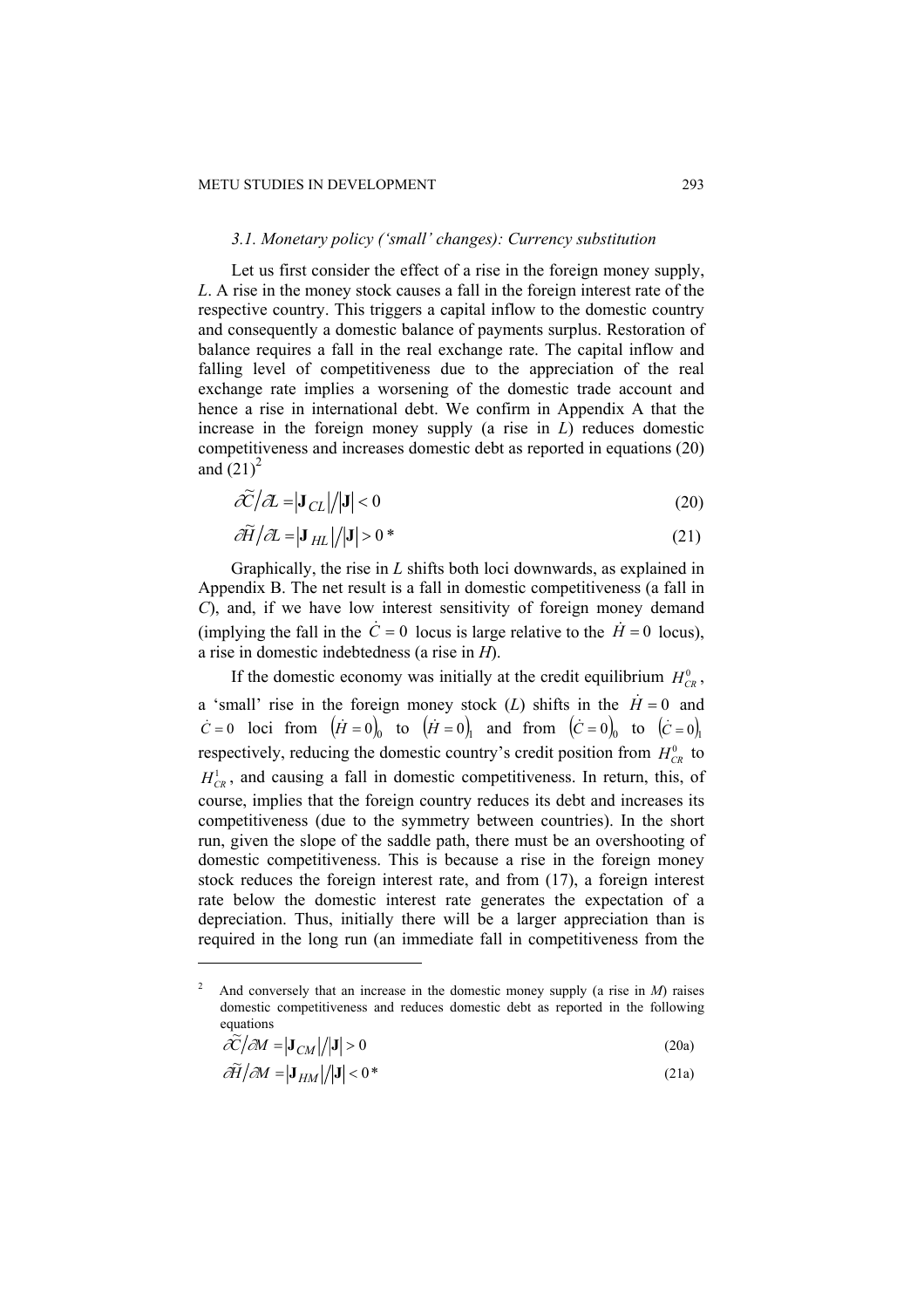initial equilibrium onto the saddle path), followed by a gradual depreciation along the saddle path to long run equilibrium. A policy reversal (a reduction in the foreign money supply to its initial level) restores the original equilibrium,  $H_{CR}^0$ . In the long run the higher domestic than foreign interest rate, through the consequent capital inflow and balance of payments surplus, generates a fall in domestic competitiveness (in order to restore balance of payments balance). The capital inflow and fall in competitiveness also imply a deterioration of the domestic trade balance, which result, from (12), in a worsening of the domestic international debt position.



On the other hand, suppose that the domestic economy was initially at the debt equilibrium  $H_{DB}^0$ , a 'small' rise in the foreign money stock shifts in the  $\dot{H} = 0$  and  $\dot{C} = 0$  loci from  $(\dot{H} = 0)$  to  $(\dot{H} = 0)$  and  $(\dot{C} = 0)$  to  $(c = 0)$  respectively, increasing the domestic country's debt position to  $H_{DB}^1$ , again causing a fall in domestic competitiveness. This, again, implies that the foreign country increases both its credit position and level of competitiveness. A policy reversal again restores the initial equilibrium. Thus, providing the policy change is not 'too' large, the effects are symmetric between the credit and debt positions, and, importantly, policy reversal restores the initial state. This 'small' changes case yields results concurrent with those obtained from linear models, since policy reversal restores the initial equilibrium. The next section shows that this may not be the case when policy changes are 'large'.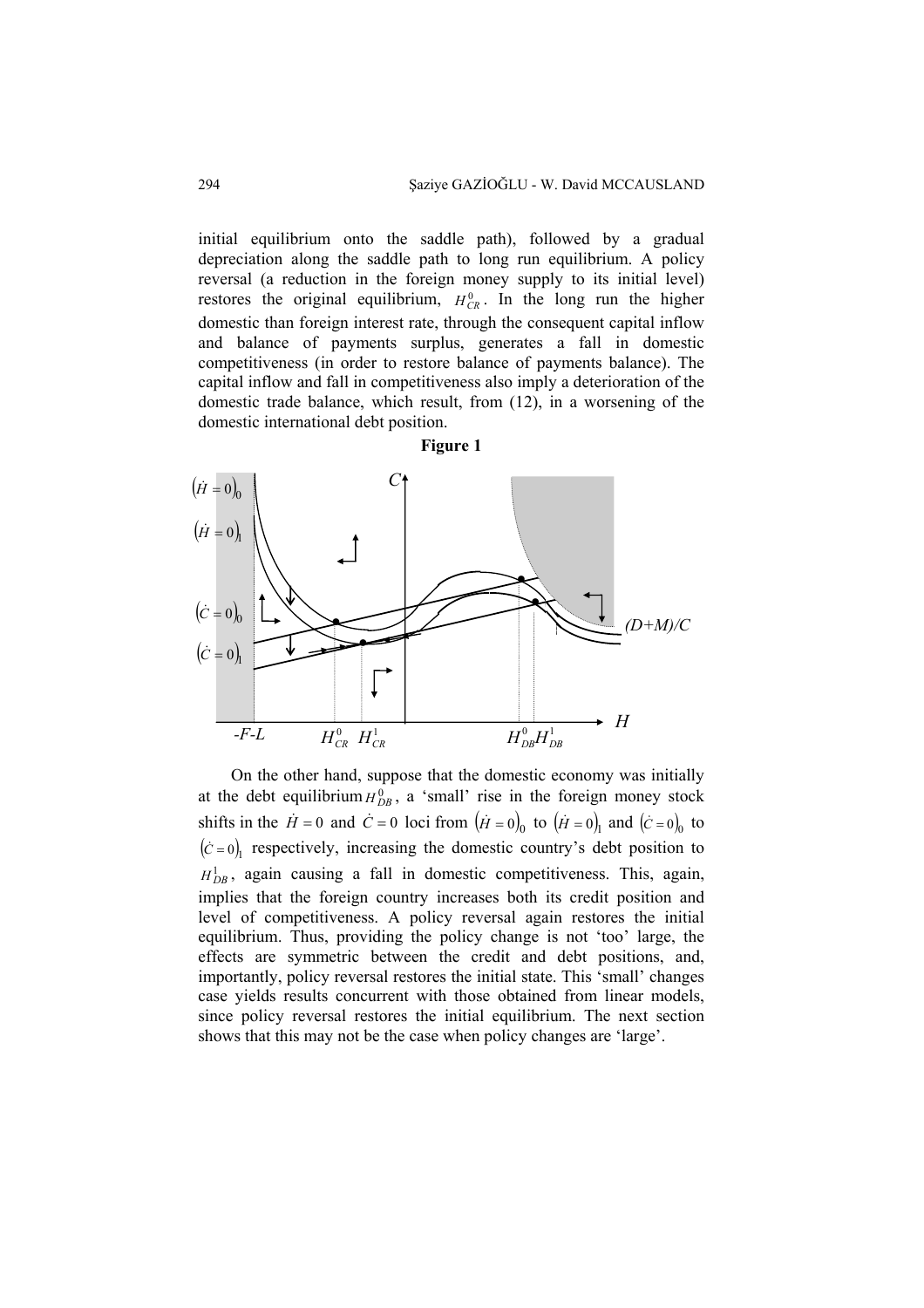The use of the terms 'small' and 'large' must be considered with respect to the size of the economy and the composition of its trade. A small country with non-diversified exports and trading with a single buyer may be very vulnerable to shocks to its export markets compared with a larger country with well diversified export market and trading with a large number of buyers of its exports. This vulnerability is further enhanced when the export good accounts for a large share of the country's exports. The implication is that less developed or newly industrialised countries relying on the export of a single commodity to a single large country will regard what may be considered as 'small' shocks from the point of view of the large country as 'large' shocks from their own perspective, and hence our analysis of non-reversibility and the debt trap is particularly applicable to these small countries.

## *3.2. Policy conflict and hysteresis (with 'large' changes in monetary policy)*

Suppose there is a 'large' foreign money expansion, starting from a position of domestic international credit. This is illustrated in Figure 2 by the shift of the  $\dot{H} = 0$  locus from  $(\dot{H} = 0)$  to  $(\dot{H} = 0)$  and the  $\dot{C} = 0$  locus from  $(\dot{C} = 0)$ <sub>0</sub> to  $(\dot{C} = 0)$ <sub>1</sub>. This causes the domestic country to switch from an initial credit equilibrium  $H_{CR}^0$ , to the international debt equilibrium  $H_{DB}^1$ . Again, there will be overshooting of domestic competitiveness. A policy reversal, a fall in the foreign money stock to its initial level, then shifts the system from international debt equilibrium  $H_{DB}^1$  to  $H_{DB}^0$ , which is also an international debt equilibrium. The initial credit position is not restored, since the debt equilibrium is now the local attractor. This is hysteresis in international debt. Correspondingly there is also hysteresis in the real exchange rate: there is a permanently *higher* level of domestic competitiveness. This may represent the situation of countries with overvalued currencies and increasing debt.

Clearly, if the domestic government wishes to return to a position of credit, it would be forced to respond by raising its own money supply by a sufficient amount so that the  $\dot{C} = 0$  locus moves upwards to a degree, say to  $(\dot{C} = 0)$ , such that it does not intersect with the right hand maximum of the  $\dot{H} = 0$  locus (that is, to such an extent that the high debt equilibrium is lost).

# **Figure 2**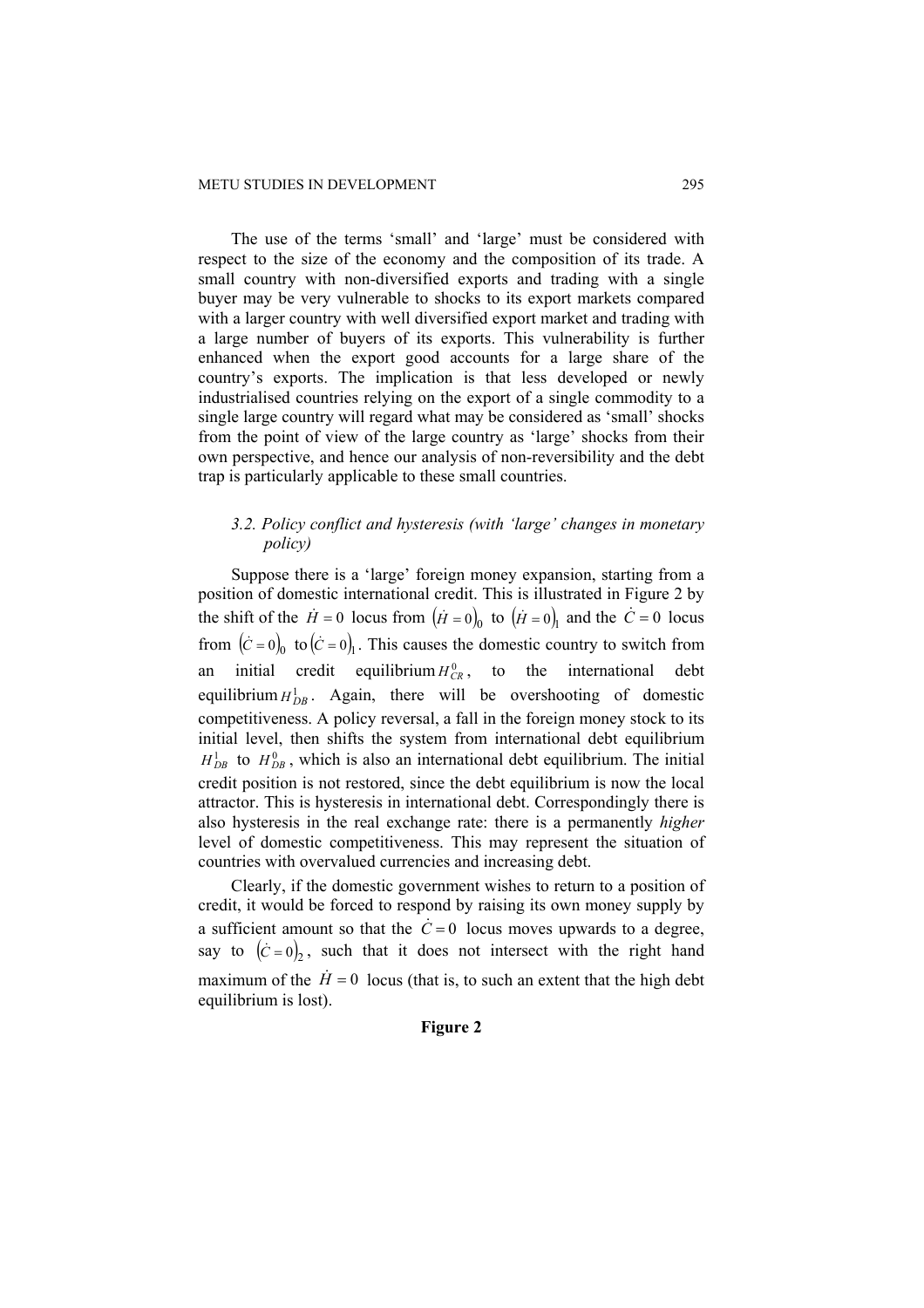

The analysis conducted above has interesting implications for policy interdependence in the sense that there may be a conflicting desire for monetary policy between the domestic and foreign countries. Providing the foreign country's shock (a rise in the foreign money supply, *L*) is 'small', a reversal of the policy by the foreign country (an equal fall in the foreign money supply, *L*), or an offsetting domestic monetary policy (an offsetting rise in the domestic money supply, *M*), will bring the system back to the initial equilibrium. However, if the foreign country's shock is 'large', a policy reversal will not restore the initial equilibrium. This may represent the situation faced by the US adopting a large monetary expansion to finance the government deficit after the Vietnam war. This exported inflation to the rest of the world (Artis and Gazioğlu, 1991, 1996).

Furthermore, the response of the domestic country would be to increase its own money supply in an attempt to return back to the initial equilibrium. Our model shows that it may not be possible in these circumstances for the initial equilibrium to be restored, and hence the domestic country may get stuck in a 'debt-trap', or is forced to adopt very large monetary expansion in order to 'escape' (to move to a credit equilibrium). This is the usual path newly industrialising or less developed countries go through in the hope of getting out of the 'debttrap'. Indeed, the incentive for the domestic country to increase its money supply in response to the foreign money supply rise, not only implies persistent debt, but also hyper-inflationary pressure.

*3.3 The 'resource discovery effect': Trade shocks and hysteresis*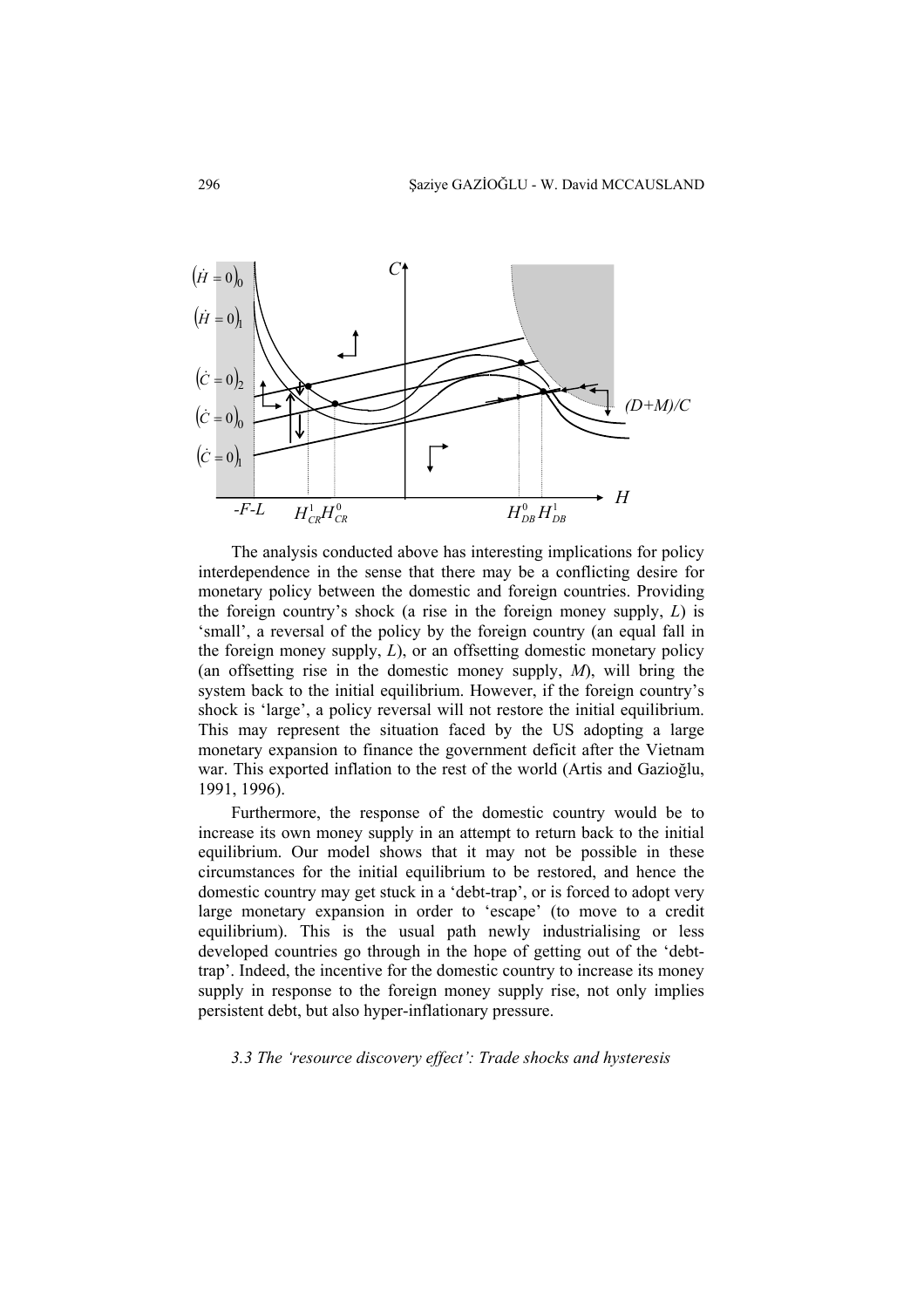A positive domestic trade shock may be represented by a rise in the parameter *A* relative to *B* in equation (7). From (22) and (23) (see Appendix A for their derivation) this gives an overall fall in domestic competitiveness and decrease in domestic international debt.

$$
\tilde{\mathcal{C}}/\partial A = |\mathbf{J}_{CA}|/|\mathbf{J}| < 0
$$
\n(22)

$$
\partial \widetilde{H} / \partial A = |\mathbf{J}_{HA}| / |\mathbf{J}| < 0^* \tag{23}
$$

A rise in *A* (or, equivalently, a fall in *B*) increases demand for domestic exports (decreases demand for imports) which causes an increase in demand for domestic currency (fall in demand for foreign currency). These changes in money demand cause the domestic interest rate to exceed the foreign interest rate, triggering a capital inflow and consequent balance of payments surplus. To restore balance of payments balance requires a fall in domestic competitiveness (that is, an appreciation). Capital inflow and real exchange rate appreciation deteriorate t he trade account and hence increase international debt. This is shown on Figure 3. Suppose that the domestic economy was initially at the credit equilibrium  $H_{CR}^0$ , and there is a 'large' positive trade shock (a large rise in *A*) which shifts in the  $\dot{H} = 0$  and  $\dot{C} = 0$  loci from  $(\dot{H} = 0)_0$  to  $(\dot{H} = 0)$  and  $(\dot{C} = 0)$  to  $(\dot{C} = 0)$  respectively. This has the effect of shifting the domestic country from a position of domestic credit,  $H_{CR}^0$ , to a position of domestic debt,  $H_{DB}^0$ , and is associated with a fall in domestic competitiveness. A removal of the trade shock (a fall in *A* back to its initial level which shifts in the  $\dot{H} = 0$  and  $\dot{C} = 0$  loci from  $(\dot{H} = 0)$ , to  $(\dot{H} = 0)$ <sub>0</sub> and  $(\dot{C} = 0)$ <sub>1</sub> to  $(\dot{C} = 0)$ <sub>0</sub> respectively) shifts the domestic economy to a new equilibrium,  $H_{DR}^1$ , which is still a position of international debit, albeit with a higher level of domestic competitiveness. A fall in exports (or rise in imports) causes there to be a fall in demand for domestic currency (or rise in demand for foreign currency), resulting in the foreign interest rate being higher than the domestic interest rate. This generates a capital outflow and domestic balance of payments deficit, which requires a depreciation to restore balance. The capital outflow and rising level of domestic competitiveness implies there is an improvement in the trade account, which, from (16), results in a decrease in domestic international debt, from  $H_{DB}^0$  to  $H_{DB}^1$ .

An example of the effect of resource discovery has been extensively explored in the literature in the 1980s with respect to oil discovery, for example Eastwood and Venables (1982), Corden and Neary (1982) and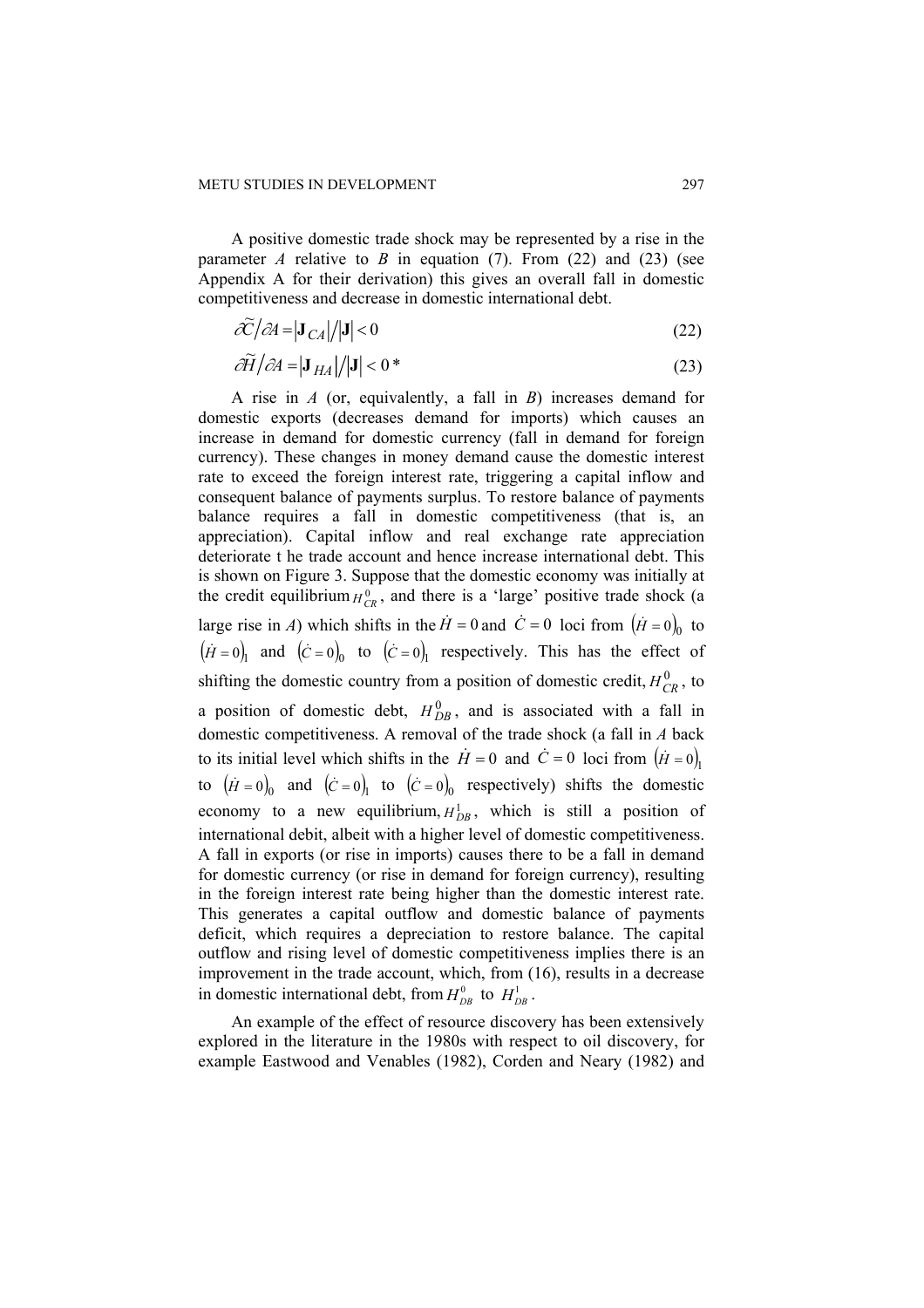Buiter and Purvis (1982). Eastwood and Venables (1982) explored the adverse effects of an exchange rate that appreciates as an initial response to an oil discovery due to there being a time lag between when exploration and construction spending takes place and when revenue comes on stream. Moreover, the trade account deficit generated reflects in part an increase in total demand due to the permanent income effect of the oil discovery, and in part the fall in competitiveness of domestic goods relative to foreign goods due to the real appreciation. This so called 'Dutch Disease' was used to explain the de-industrialisation process following oil discovery in the UK in the 1970s by Corden and Neary (1982).

An implication of this analysis is the issue of whether it is worth having a policy to prevent the real appreciation in order to protect the real goods sector. Corden (1981a, 1981b) and Corden and Neary (1982) suggest a combination of monetary and fiscal policies. However, the limitations of these models in explaining the behaviour of oil rich countries must include their lack of consideration of the net wealth accumulation aspects of trade account imbalances (Buiter and Purvis, 1982). This criticism of the previous literature is overcome in this model due to the inter-linking of the current and capital account effects. Our analysis further suggests that oil rich countries that became major debtors may in fact be locked in a so-called 'debt trap'.



**Figure 3** 

*3.4 Capital controls, demand shocks and hysteresis*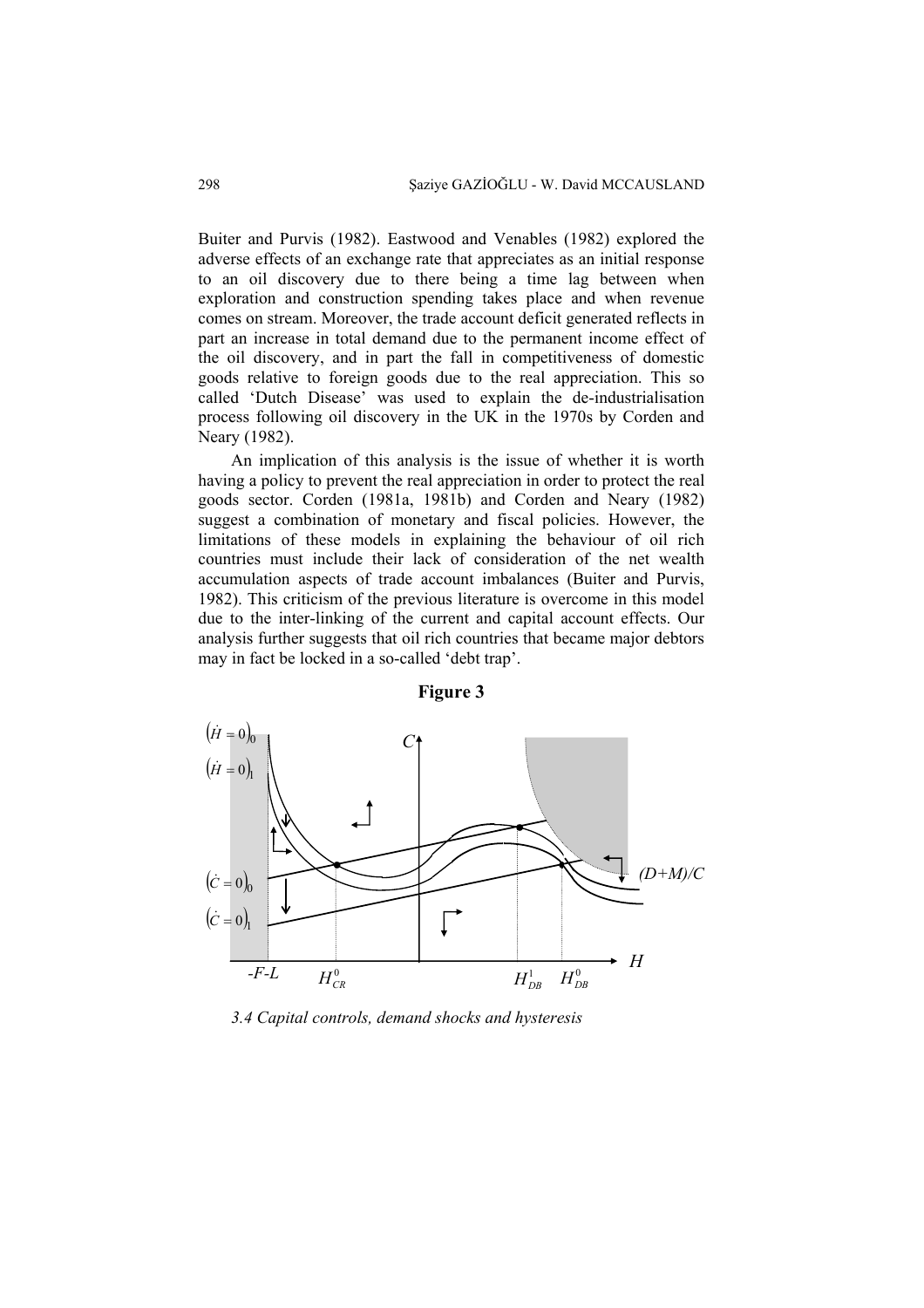The effect of a positive shock to domestic consumption of domestic goods<sup>3</sup>, represented by a rise in  $Q$  in (8), say due a shift in domestic preferences towards domestic goods, is to shift the  $\dot{C} = 0$  locus downwards (see Appendix B). The  $\dot{H} = 0$  locus does not shift in response to the parameter *Q*. We show the effect of a relatively large rise in *Q* in Figure 4. The overall effect, from (24) and (25) (derived in Appendix A) is to increase domestic international debt and decrease domestic competitiveness as shown in equations (24) and (25) where the tilda above a variable denotes its equilibrium value:

$$
\tilde{\mathcal{X}}/\tilde{\mathcal{Q}} = |\mathbf{J}_{CQ}|/|\mathbf{J}| < 0
$$
\n(24)

$$
\partial \widetilde{H} / \partial Q = \left| \mathbf{J}_{HQ} \right| / \left| \mathbf{J} \right| > 0 \tag{25}
$$

Intuitively, the shift in preferences towards domestic consumption of domestic goods is increasing domestic demand for domestic money (and possibly, through a substitution effect, decreasing domestic demand for foreign money) which cause the domestic interest rate to exceed the foreign interest rate, generating a capital inflow and balance of payments surplus. Restoration of balance of payments equilibrium requires an appreciation of the real exchange rate. The capital inflow and falling level of domestic competitiveness implies that the trade account, *T*, is worsening. From (16), a fall in *T* implies there will be a rise in debt, *H*. Thus, a worsening of the trade account increases domestic international debt.

It is important to stress that, in the absence of currency substitution effects, our intuition would lead us to believe that such a stimulation to the domestic economy would lead to a rise in domestic competitiveness. This result is overturned when there is currency substitution, since we have to explicitly consider the implications of the change in the relative demands of national monies.

We also note, finally, that hysteresis effects are generated in this scenario also. The rise in *Q* illustrated in Figure is large enough to cause the domestic economy to switch from a position of international credit to debt. A restoration of *Q* to its initial state will be insufficient to return the domestic country to a position of international credit. The effect of post war reconstruction in the developed world may also be captured in this

 $\overline{a}$ 

The effect of a shift in domestic preferences towards foreign goods results in an increase in imports, discussed in section 3.3.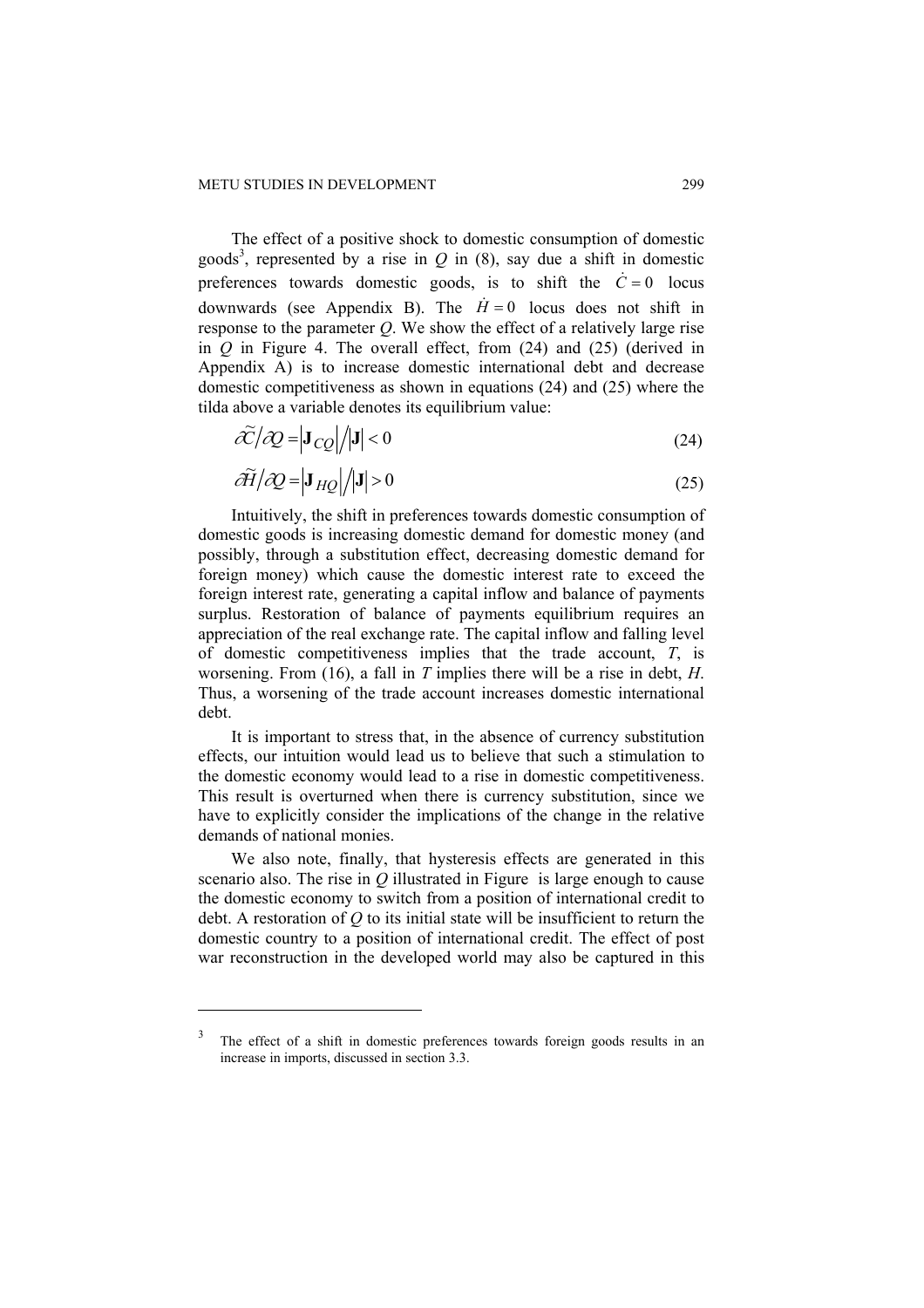model in as far as it increases domestic demand for domestic goods, and tended to be accompanied by increasing levels of debt.





The importance of capital flows leading to this counter intuitive result may in part explain the avocation of capital controls in many countries until the 1970s. Even increasing the demand for domestically produced goods can lead to a high debt equilibrium, which is nonreversible to a credit equilibrium, if currency substitution is allowed. Within a framework of free trade and free capital mobility, therefore, it is not unexpected that high debt equilibria persist in newly industrialised and less developed countries.

#### *3.5. Project linked lending*

In this section we consider the interesting case of the effects of devaluation when α < 1. From (7) this implies that *∂T* / *∂C* < 0. In other words, although the Marshall-Lerner condition holds  $(\alpha + \beta > 1)$ , a devaluation actually worsens the domestic trade balance. This may reflect the case of a developing country with a low real exchange rate elasticity of exports (due to inelastic demand for or supply of exports). A project linked lending by the foreign (developed) country to the domestic (developing) country may be captured by a rise in  $D_f$ , which, from (4), increases domestic net international debt. This shifts the  $\dot{H} = 0$  locus upwards resulting in a real depreciation (rise in the real exchange rate), which normally would improve the trade balance, but in this case the trade balance actually deteriorates. This is often the observed result of such a situation. Furthermore, if the scale of lending is such that the shift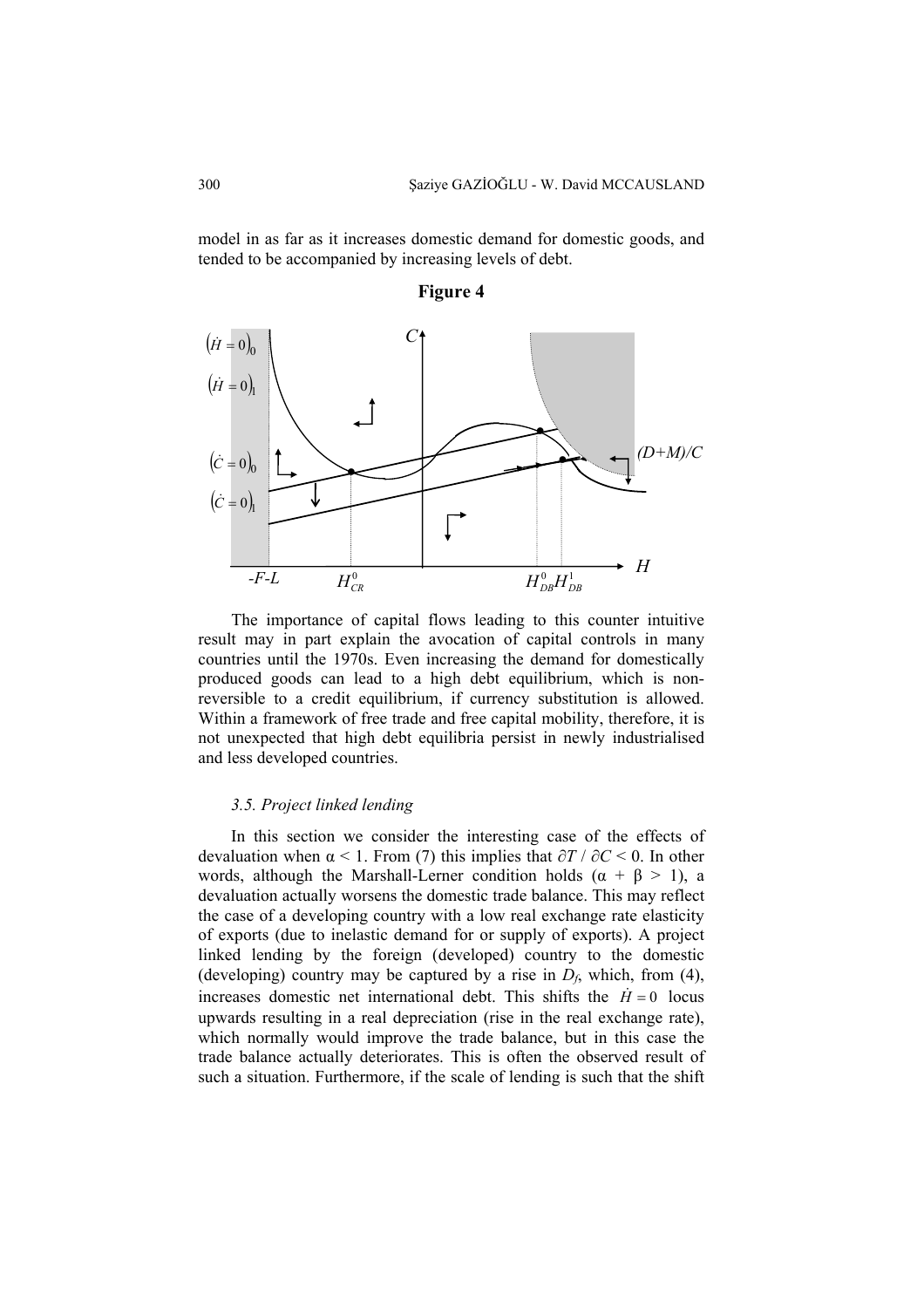of the  $\dot{H} = 0$  locus results in the loss of an initial credit equilibrium, the developing country may find itself switched to a debt equilibrium, from which it cannot escape, even after the project has expired.

# 4. Concluding comments

The non-linear currency substitution model presented in this paper extended various models in the literature, namely Artis and Gazioğlu (1991, 1996), Gazioğlu (1996), Zervoyianni (1988, 1992) and Roberts and McCausland (1999). All of these were linear models, with the exception of Roberts and McCausland (1999), whose non-linear model focused exclusively on debt dynamics. The other linear approaches, however, included more complete descriptions of the international assets markets, together with consideration of aggregate demand, inflation and competitiveness (the real exchange rate). They were, however, on the whole only concerned with the effects of various shocks on foreign exchange fluctuations. The present paper integrates these two approaches by introducing non-linearities into a small macro model with exchange rate dynamics (in addition to trade and debt dynamics).

In this paper, we developed an extended non-linear model which integrates a complete asset and goods market description in order to investigate the dynamics of debt and competitiveness (the real exchange rate). We focused on four policy implications of the model, with the common theme that the existence of multiple equilibria may lead to nonreversibility and hysteresis in both debt and competitiveness. First, we show how an aggregate demand shock gives rise to persistence of an international debt position even when the shock has been removed. Second, we give an alternative mechanism that might explain how a trade shock may give rise to the so called 'Dutch disease' and associated persistent debt. Third, there may be monetary policy conflict between countries in this model. A large country may, through expanding its own money stock, force a smaller country into a position of net international debt. The small country may react to this by increasing its own money supply thinking that it can restore its former credit position, without realising that it is stuck in a so called 'debt-trap'. A consequence of repeated attempts by the small country to escape from this situation may be spiralling inflation, as we have witnessed in the newly industrialising and less developed countries. Finally, the effects of project linked lending can also be explained by the model presented in this paper.

# **Appendix A**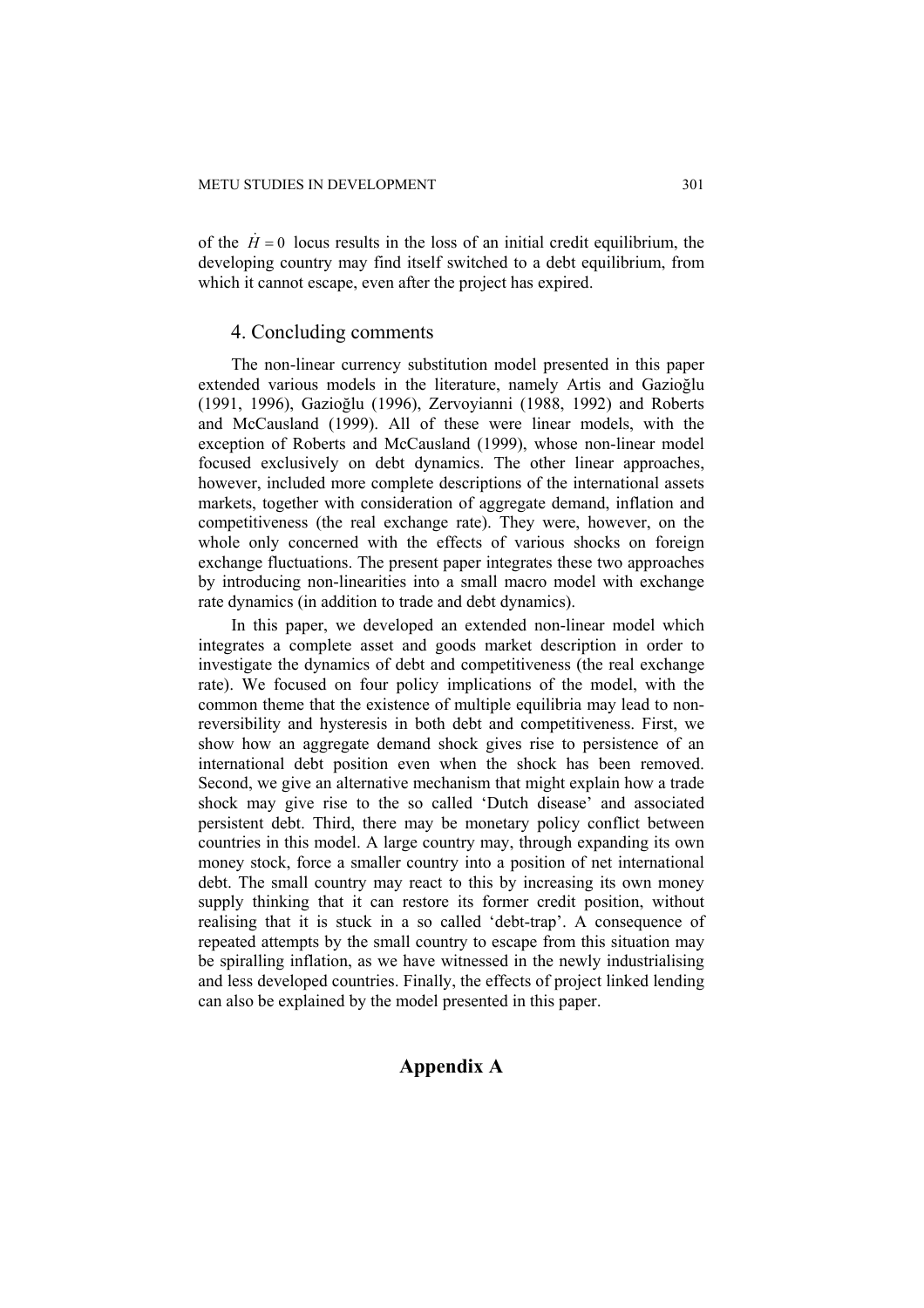Using (18) and (19) and defining the Jacobian matrix **J** as

$$
\mathbf{J} = \begin{bmatrix} \frac{\partial \dot{\mathbf{H}}}{\partial \mathbf{C}} & \frac{\partial \dot{\mathbf{H}}}{\partial \mathbf{H}} \\ \frac{\partial \dot{\mathbf{H}}}{\partial \mathbf{C}} & \frac{\partial \dot{\mathbf{H}}}{\partial \mathbf{H}} \end{bmatrix}
$$
(A1)

we may obtain signs for the effects of foreign and domestic money stock changes, *L*, *M*, and shocks to *A, J* on equilibrium domestic competitiveness and debt,  $\tilde{C}, \tilde{H}$ . These are given in the text by equations (20) through (25) and repeated below for convenience.

$$
\begin{aligned}\n\widetilde{\mathcal{L}}/\mathcal{A} &= |J_{CL}|/|J| < 0 \\
\widetilde{\mathcal{L}}/\mathcal{M} &= |J_{CM}|/|J| > 0 \\
\widetilde{\partial H}/\mathcal{A} &= |J_{HL}|/|J| > 0^* \\
\widetilde{\partial H}/\mathcal{M} &= |J_{HM}|/|J| < 0^* \\
\widetilde{\mathcal{L}}/\mathcal{A} &= |J_{CA}|/|J| < 0 \\
\widetilde{\partial H}/\mathcal{A} &= |J_{HA}|/|J| > 0^* \\
\widetilde{\mathcal{L}}/\mathcal{Q} &= |J_{CQ}|/|J| < 0 \\
\widetilde{\partial H}/\mathcal{Q} &= |J_{HQ}|/|J| > 0\n\end{aligned}
$$

We establish the signs reported in (20) through (25) in the following way. First, to evaluate |**J**| we need to determine the signs of its components. Let us first consider  $\dot{H}$ . From (16)

$$
\frac{\partial \dot{H}}{\partial C} = -\frac{\partial T}{\partial C} < 0 \tag{A2}
$$

from the Marshall-Lerner condition. Roberts and McCausland (1999) show that<sup>4</sup>, over the range corresponding to stable equilibria,

$$
\partial \dot{H} / \partial H < 0 \tag{A3}
$$

We also need to know the response of  $\dot{H}$  to the policy variables *L*,*M* in order to evaluate the auxiliary Jacobeans:

$$
r < \frac{B(D+M+CF+CL)^{\theta}C^{-\beta}}{F+L+N}, \frac{A((D+M)/C+F+L)^{\phi}C^{\alpha}}{D+M-NC}
$$

 $\overline{a}$ 

<sup>4</sup> Assuming wealth effects are small but significant, and interest rates are 'low'. It is easy to extend the 'low' interest rate condition presented in the Roberts and McCausland (1998) two asset case to the four asset model considered here, without qualitatively altering its properties, giving: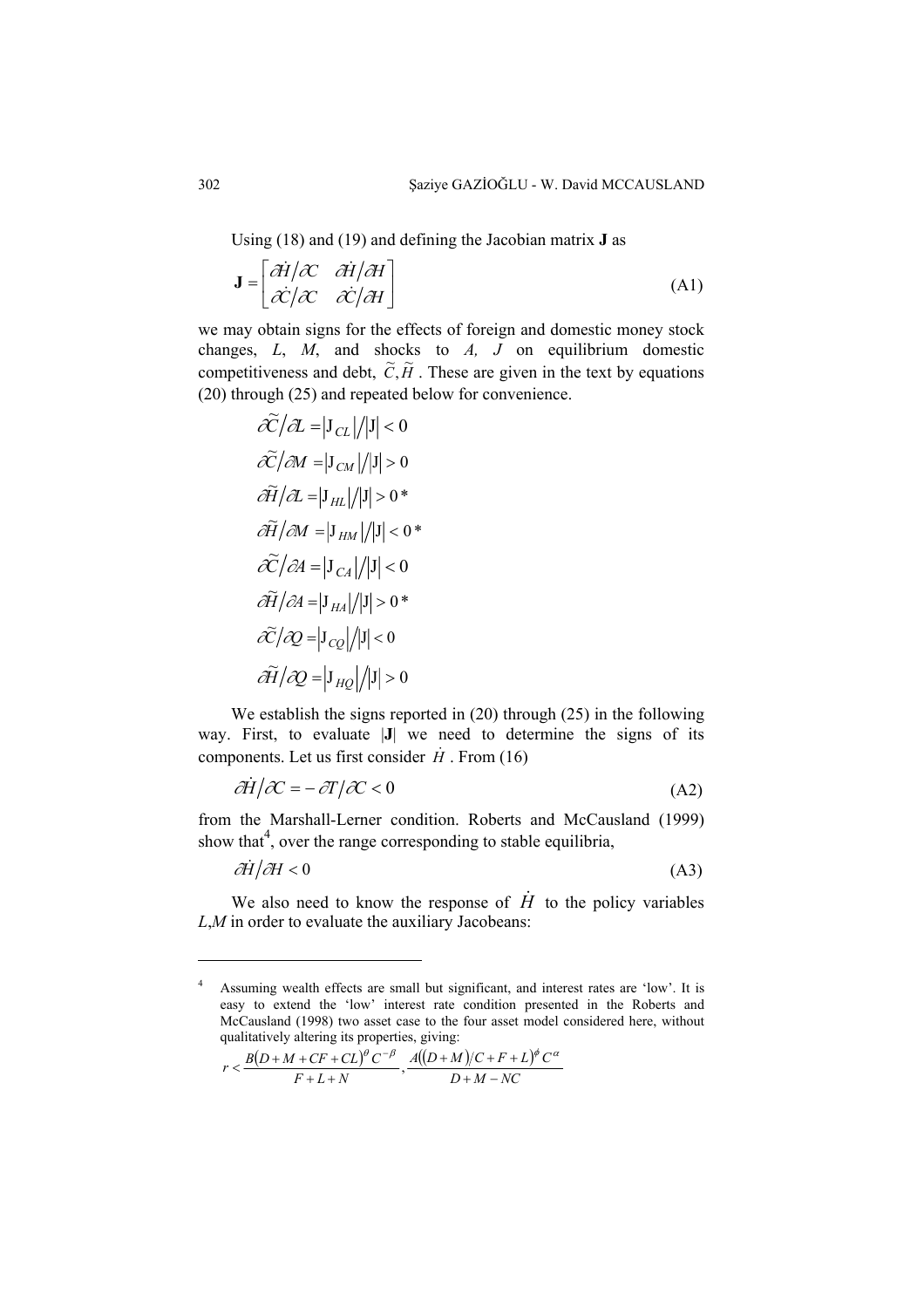$$
\partial \dot{H}/\partial L = -\phi A (H + F + L)^{\phi - 1} C^{\alpha - 1} - (H - N) V (L + M)^{-2} < 0 \tag{A4}
$$

Conversely

$$
\partial \dot{H}/\partial M = \partial B(D+M-CH)^{\theta-1}C^{-\beta} - (H-N)V(L+M)^{-2} > 0
$$
 (A5)

where we assume that the latter term, derived from the interest income effect from holding foreign assets, is insufficient in strength to outweigh the positive first term.

We further need to determine the response of  $\dot{H}$  to the shock variables *A, Q* in order to evaluate the auxiliary Jacobeans:

$$
\frac{\partial \dot{H}}{\partial A} = -(H + F + L)^{\phi} C^{\alpha - 1} < 0 \tag{A6}
$$

$$
\partial \dot{H} / \partial Q = 0 \tag{A7}
$$

Considering now  $\dot{C}$ , from (17)

$$
\hat{\mathcal{K}}/\mathcal{K} = (1 + R_f)^{-2} \left[ (1 + R_f) (\partial R_d^+ / \partial C) - (1 + R_d) (\partial R_f^- / \partial C) \right] > 0 \tag{A8}
$$

$$
\partial \dot{\mathcal{C}}/\partial H = (1 + R_f)^{-2} \Big[ (1 + R_f)(\partial R_d / \partial H) - (1 + R_d)(\partial R_f / \partial H) \Big] < 0 \tag{A9}
$$

$$
\partial \dot{\mathcal{C}}/\partial A = (1 + R_f)^{-2} \Big[ (1 + R_f) (\partial R_d^+ / \partial A) - (1 + R_d) (\partial R_f^- / \partial A) \Big] > 0 \tag{A10}
$$

$$
\partial \hat{C}/\partial Q = (1 + R_f)^{-2} \left[ (1 + R_f)(\partial R_d^+ / \partial Q) - (1 + R_d)(\partial R_f^- / \partial Q) \right] > 0 \qquad (A11)
$$

$$
\partial \dot{\mathcal{C}}/\partial L = (1 + R_f)^{-2} \Big[ (1 + R_f) (\partial R_d^+ / \partial L) - (1 + R_d) (\partial R_f^- / \partial L) \Big] > 0 \tag{A12}
$$

$$
\partial \dot{\mathcal{C}}/\partial M = (1 + R_f)^{-2} \Big[ (1 + R_f)(\partial R_d / \partial M) - (1 + R_d)(\partial R_f / \partial M) \Big] < 0 \qquad (A13)
$$

The signs are easily confirmed, either by computing directly from (C3) and (C6), see Appendix C, or, we prefer, by economic intuition. In (A8), a rise in competitiveness increases domestic exports, decreases domestic imports, and, through a substitution effect, increases domestic consumption. These serve to increase demand for domestic money and reduce demand for foreign money, forcing the domestic interest rate to exceed the foreign interest rate. From the uncovered interest parity condition (UIP), this generates the expectation of a real depreciation. In (A9) a rise in domestic international debt improves the domestic trade balance and reduces domestic consumption of domestic goods. These both reduce domestic income and hence domestic money demand falls. The domestic interest rate therefore falls short of the foreign interest rate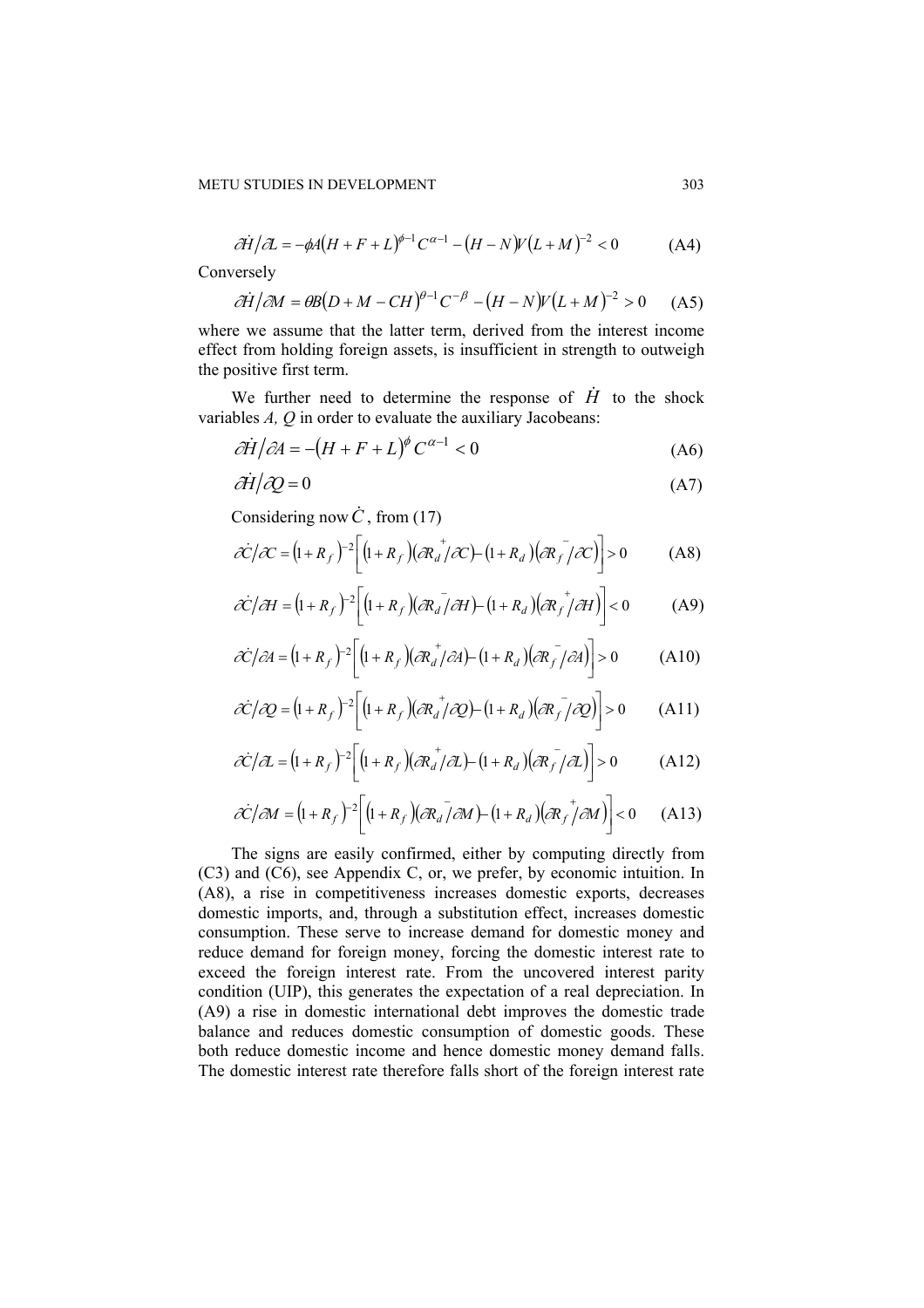causing, through UIP, the expectation of a domestic real appreciation. In (A10), a rise in the exogenous component of exports, *A*, increases the demand for domestic money, raising the domestic interest rate above the foreign interest rate, which again through UIP generates the expectation of a depreciation. A rise in the exogenous component of domestic consumption, *Q*, in (A11) increases domestic demand, generating in turn a rise in the demand for domestic money, and thus increasing the domestic interest rate over and above the level of the foreign interest rate, causing the expectation of a rise in the real exchange rate through UIP. In (A12) and (A13) a rise in the foreign money supply, *L*, or a fall in the domestic money supply, *M*, will directly decrease the foreign interest rate and increase the domestic interest rate. This interest rate differential results, through UIP, in the expectation of a real depreciation.

Thus we may summarise our final results as

$$
|\mathbf{J}| = \begin{vmatrix} \partial \dot{H} / \partial C & \partial \dot{H} / \partial H \\ \partial C / \partial C & \partial C / \partial H \end{vmatrix} = (\partial \dot{H} / \partial C)(\partial C / \partial H) - (\partial \dot{H} / \partial H)(\partial C / \partial C) > 0
$$
 (A14)

$$
|\mathbf{J}_{CL}| = \begin{vmatrix} -\frac{\partial \mathbf{\hat{H}}}{\partial L} & \frac{\partial \mathbf{\hat{H}}}{\partial H} \\ -\frac{\partial \mathbf{\hat{C}}}{\partial L} & \frac{\partial \mathbf{\hat{C}}}{\partial H} \end{vmatrix} = -(\frac{\partial \mathbf{I}}{\partial L})(\frac{\partial \mathbf{\hat{C}}}{\partial H}) + (\frac{\partial \mathbf{\hat{H}}}{\partial H})(\frac{\partial \mathbf{\hat{C}}}{\partial L}) < 0
$$
 (A15)

$$
|\mathbf{J}_{CM}| = \begin{vmatrix} -\frac{\partial \mathbf{H}}{\partial M} & \frac{\partial \mathbf{H}}{\partial H} \\ -\frac{\partial \mathbf{C}}{\partial M} & \frac{\partial \mathbf{C}}{\partial H} \end{vmatrix} = -(\frac{\partial \mathbf{H}}{\partial M})(\frac{\partial \mathbf{C}}{\partial H}) + (\frac{\partial \mathbf{H}}{\partial H})(\frac{\partial \mathbf{C}}{\partial M}) > 0
$$
 (A16)

$$
|\mathbf{J}_{HL}| = \begin{vmatrix} \partial \dot{\mathbf{H}}/\partial C & -\partial \dot{\mathbf{H}}/\partial L \\ \partial C/\partial C & -\partial C/\partial L \end{vmatrix} = -(\partial \dot{\mathbf{H}}/\partial C)(\partial C/\partial L) + (\partial \dot{\mathbf{H}}/\partial L)(\partial C/\partial C) > 0
$$
 (A17)

$$
|\mathbf{J}_{HM}| = \begin{vmatrix} \partial \dot{\mathbf{H}}/\partial C & -\partial \dot{\mathbf{H}}/\partial M \\ \partial \dot{\mathbf{C}}/\partial C & -\partial \dot{\mathbf{C}}/\partial M \end{vmatrix} = -(\partial \dot{\mathbf{H}}/\partial C)(\partial \dot{\mathbf{C}}/\partial M) + (\partial \dot{\mathbf{H}}/\partial M)(\partial \dot{\mathbf{C}}/\partial C) < 0
$$
 (A18)

$$
|\mathbf{J}_{CA}| = \begin{vmatrix} -\frac{\partial \mathbf{\hat{H}}}{\partial A} & \frac{\partial \mathbf{\hat{H}}}{\partial H} \\ -\frac{\partial \mathbf{\hat{C}}}{\partial A} & \frac{\partial \mathbf{\hat{C}}}{\partial H} \end{vmatrix} = -(\frac{\partial \mathbf{\hat{H}}}{\partial A})(\frac{\partial \mathbf{\hat{C}}}{\partial H}) + (\frac{\partial \mathbf{\hat{H}}}{\partial H})(\frac{\partial \mathbf{\hat{C}}}{\partial A}) < 0
$$
 (A19)

$$
|\mathbf{J}_{HA}| = \begin{vmatrix} \partial \dot{\mathbf{H}}/\partial C & -\partial \dot{\mathbf{H}}/\partial A \\ \partial \dot{\mathbf{C}}/\partial C & -\partial \dot{\mathbf{C}}/\partial A \end{vmatrix} = -(\partial \dot{\mathbf{H}}/\partial C)(\partial \dot{\mathbf{C}}/\partial A) + (\partial \dot{\mathbf{H}}/\partial A)(\partial \dot{\mathbf{C}}/\partial C) > 0
$$
 (A20)

$$
\left|\mathbf{J}_{CQ}\right| = \begin{vmatrix} -\frac{\partial \mathbf{\hat{H}}}{\partial Q} & \frac{\partial \mathbf{\hat{H}}}{\partial H} \\ -\frac{\partial \mathbf{\hat{C}}}{\partial Q} & \frac{\partial \mathbf{\hat{C}}}{\partial H} \end{vmatrix} = -\left(\frac{\partial \mathbf{\hat{H}}}{\partial Q}\right)\left(\frac{\partial \mathbf{\hat{C}}}{\partial H}\right) + \left(\frac{\partial \mathbf{\hat{H}}}{\partial H}\right)\left(\frac{\partial \mathbf{\hat{C}}}{\partial Q}\right) < 0 \tag{A21}
$$

$$
\left|\mathbf{J}_{HQ}\right| = \begin{vmatrix} \frac{\partial \mathbf{\dot{H}}}{\partial \mathbf{C}} & -\frac{\partial \mathbf{\dot{H}}}{\partial \mathbf{Q}} \\ \frac{\partial \mathbf{\dot{C}}}{\partial \mathbf{C}} & -\frac{\partial \mathbf{\dot{C}}}{\partial \mathbf{Q}} \end{vmatrix} = -\left(\frac{\partial \mathbf{\dot{H}}}{\partial \mathbf{C}}\right)\left(\frac{\partial \mathbf{\dot{C}}}{\partial \mathbf{Q}}\right) + \left(\frac{\partial \mathbf{\dot{H}}}{\partial \mathbf{Q}}\right)\left(\frac{\partial \mathbf{\dot{C}}}{\partial \mathbf{C}}\right) > 0 \tag{A22}
$$

In (20), (20a), (22), (24) and (25) the signs are unambiguous. The signs reported for (21), (21a) and (23) above require  $|\mathbf{J}_{HL}| > 0$ ,  $|\mathbf{J}_{HM}| < 0$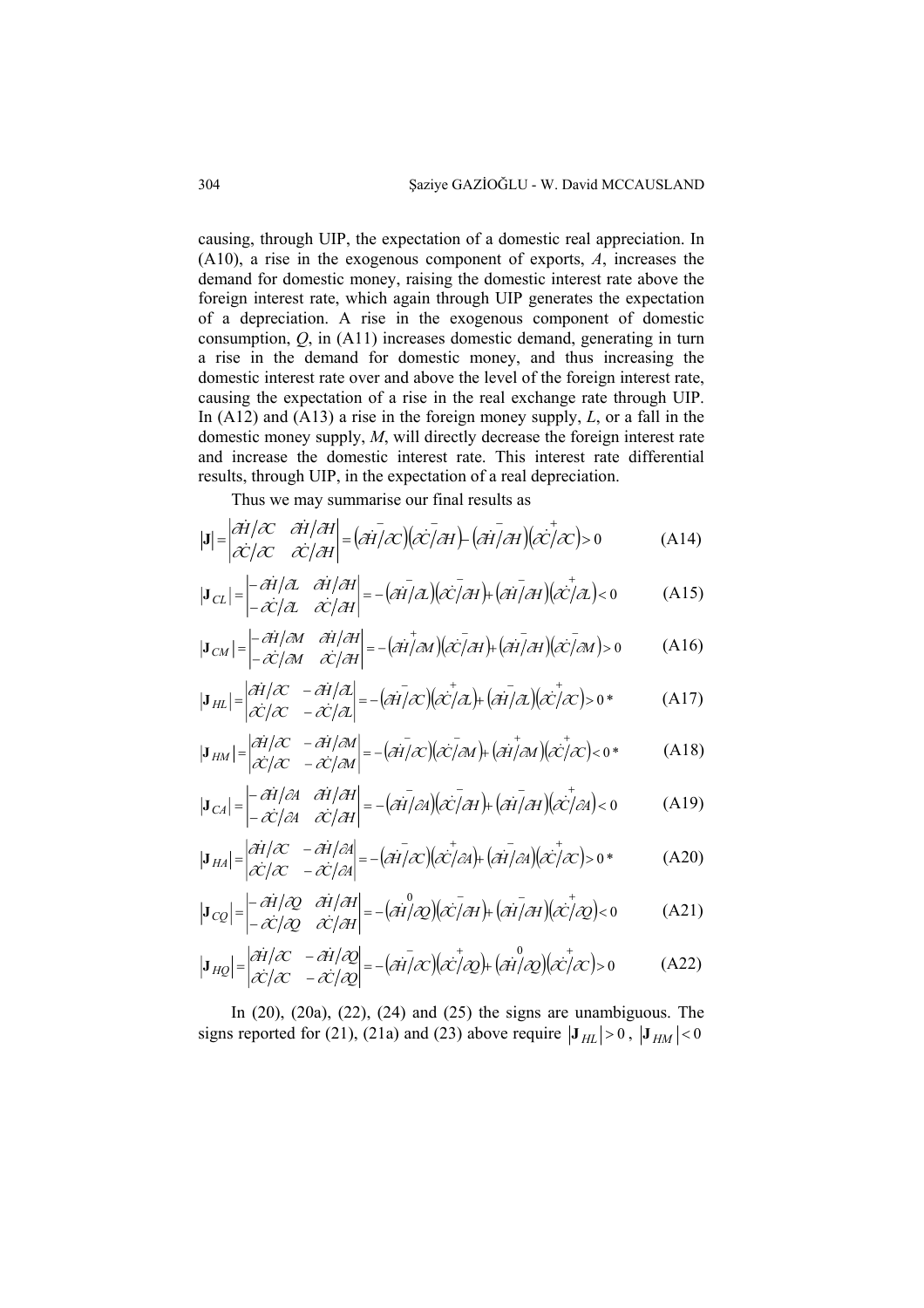and  $|J_{HA}| > 0$  respectively, which, from (A16), (A17) and (A19), in turn require

$$
|\mathbf{J}_{HL}| > 0 \text{ if } \left(\mathbf{A}\mathbf{H}/\mathbf{A}\right) \left(\mathbf{A}\mathbf{H}/\mathbf{A}\right) < \left(\mathbf{A}\mathbf{H}/\mathbf{A}\right) \left(\mathbf{A}\mathbf{H}/\mathbf{A}\right)
$$
\n(A23)

$$
|\mathbf{J}_{HM}| < 0 \text{ if } (\partial \dot{\mathbf{H}}/\partial M)(\partial \dot{\mathbf{C}}/\partial \mathbf{C}) < (\partial \dot{\mathbf{H}}/\partial \mathbf{C})(\partial \dot{\mathbf{C}}/\partial M)
$$
 (A24)

$$
|\mathbf{J}_{HA}| > \text{0if} \left(\overline{\partial H}/\partial A\right) \left(\overline{\partial C}/\partial C\right) < \left(\overline{\partial H}/\partial C\right) \left(\overline{\partial C}/\partial A\right)
$$
 (A25)

Of the four terms in (A23) and (A24), there is one that is instrumental in attaining the required conditions: ∂*H*  $\partial$ *A* and ∂*H*  $\partial$ *M* respectively, which must be relatively small. Similarly, in (A25), it is  $\partial \dot{H}$   $\partial A$  that is the key term deciding the sign, which must be relatively small to obtain the sign given above.

Why are the other terms not instrumental in this regard? For a start  $\frac{\partial C}{\partial L}$ ,  $\frac{\partial C}{\partial M}$ , and  $\frac{\partial C}{\partial A}$ , see (A12), (A13) and (A10) respectively, reflect the uncovered interest parity effect that, a rise in the foreign money supply, fall in domestic money supply, or a rise in domestic exports through the indirect effect in increasing the demand for domestic money, causes the domestic interest rate to exceed the foreign interest rate which generates the expectation of a domestic real depreciation. The remaining two terms,  $\partial \vec{H}/\partial C$  and  $\partial C/\partial C$ , from (A2) and (A8), emerge through the Marshall-Lerner and extended Marshall-Lerner conditions that a rise in competitiveness improves both the trade balance and domestic consumption (through a substitution effect). This generates a rise in demand for domestic money and fall in demand for foreign money, raising the domestic interest rate above the foreign interest rate, generating the expectation of a rise in competitiveness from the UIP condition. Since these two effects occur on both sides of (A23), (A24) and (A25), the conditions shown cannot be achieved by relative strength or weakness of this effect.

A relatively small  $\partial \dot{H}/\partial L$ ,  $\partial \dot{H}/\partial M$  and  $\partial \dot{H}/\partial A$  occurs, from (A4), (A5) and (A6) when the wealth effects on exports, imports, and exports respectively are small. This is the assumption we make from now on.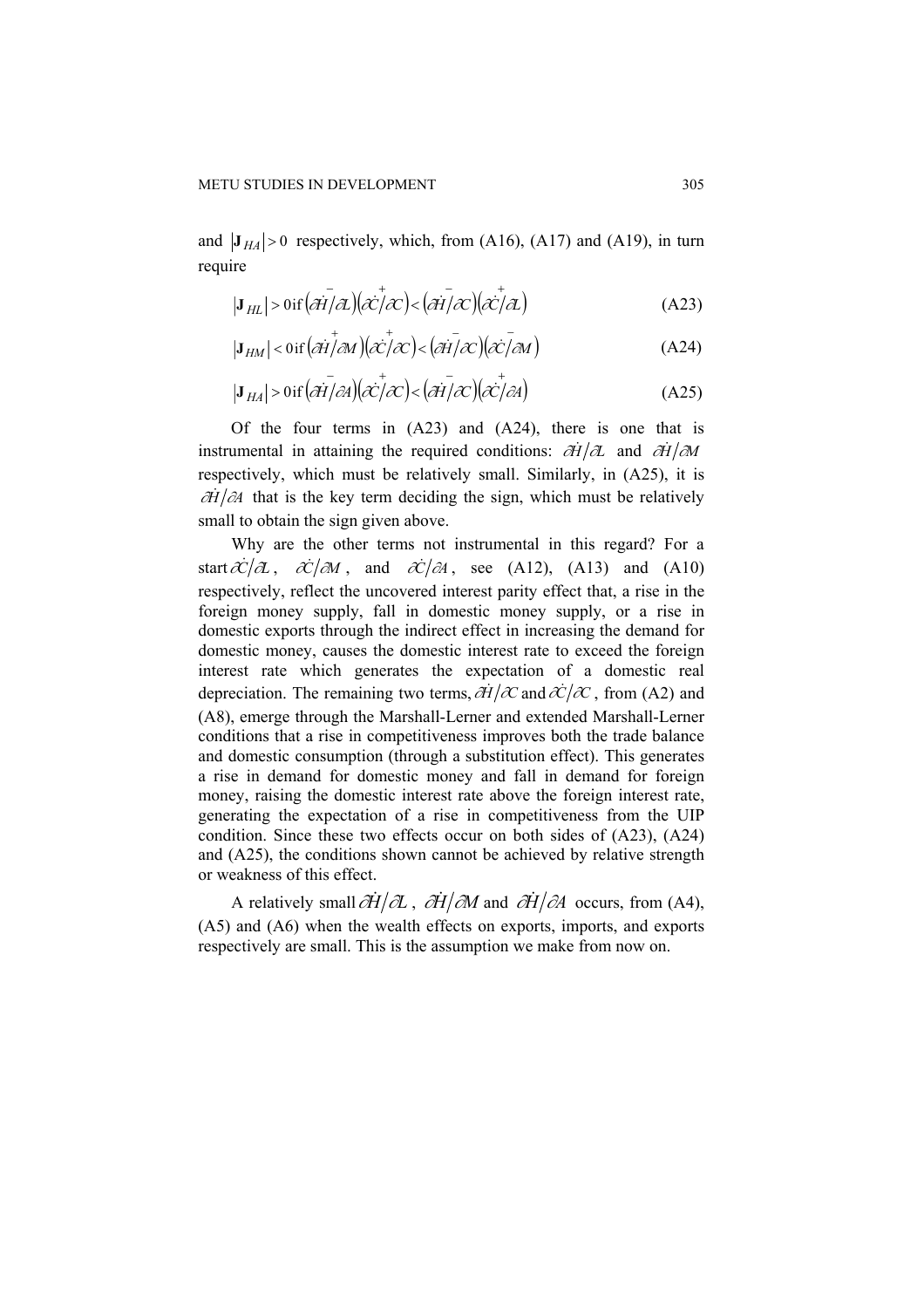# **Appendix B**

First, consider the  $\dot{H} = 0$  locus. For an explanation of the shape of the  $\dot{H} = 0$  locus the reader is referred to Roberts and McCausland (1999). We may write

$$
\partial \mathcal{L}/\partial H = -\left(\partial \dot{H}\right) \partial H \right) / \left(\partial \dot{H}\right) \partial \mathcal{L} < 0
$$
 (B1)

We have established that the first term is negative in the relevant region corresponding to stable equilibria - see Roberts and McCausland (1999) for more detail - and from (A4) that the second term is negative, thus the whole expression in (B1) is negative. Thus a rise in *L* shifts the entire  $\dot{H} = 0$  locus downwards.

Next, consider the  $\dot{C} = 0$  locus. We may write

$$
\mathcal{X}/\mathcal{A}H = -\left(\mathcal{X}\bar{/\mathcal{A}}H\right) / \left(\mathcal{X}\bar{/\mathcal{X}}\right) > 0
$$
 (B2)

thus the  $\dot{C} = 0$  locus is upwards sloping. Similarly

$$
\partial \mathcal{L}/\partial H = -\left(\partial \dot{\mathcal{C}}/\partial H\right) / \left(\partial \dot{\mathcal{C}}/\partial \mathcal{L}\right) > 0
$$
 (B3)

From (A9) we know that the first term is negative, and from (A12), the second term is positive. Thus the whole expression in (B3) is positive. A rise in *L* therefore shifts the  $\dot{C} = 0$  locus downwards. A small latter term (as a result of high interest sensitivity of money demand) implies a relatively large shift in the  $\dot{C} = 0$  locus.

Replacing *L* with *M* in (B1) and (B3) allows us to determine that, since (A5) and (A13) have opposite signs to (A4) and (A12), a rise in *M* have the opposite effects on the  $H = 0$  and  $C = 0$  loci to the rise in *L*.

Furthermore, replacing *L* with *A* in (B1) and (B3), since (A6) and (A10) have the same signs as (A4) and (A12), a rise in *A* have the same effects on the  $\dot{H} = 0$  and  $\dot{C} = 0$  loci to the rise in *L*.

Finally, replacing *L* with *Q* in (B1) and (B3), since (A7) is zero, a change in *Q* will have no effect on the  $H = 0$  locus, and, since (A11) has the same sign as (A12), a rise in  $Q$  will shift the  $\dot{C} = 0$  locus downwards.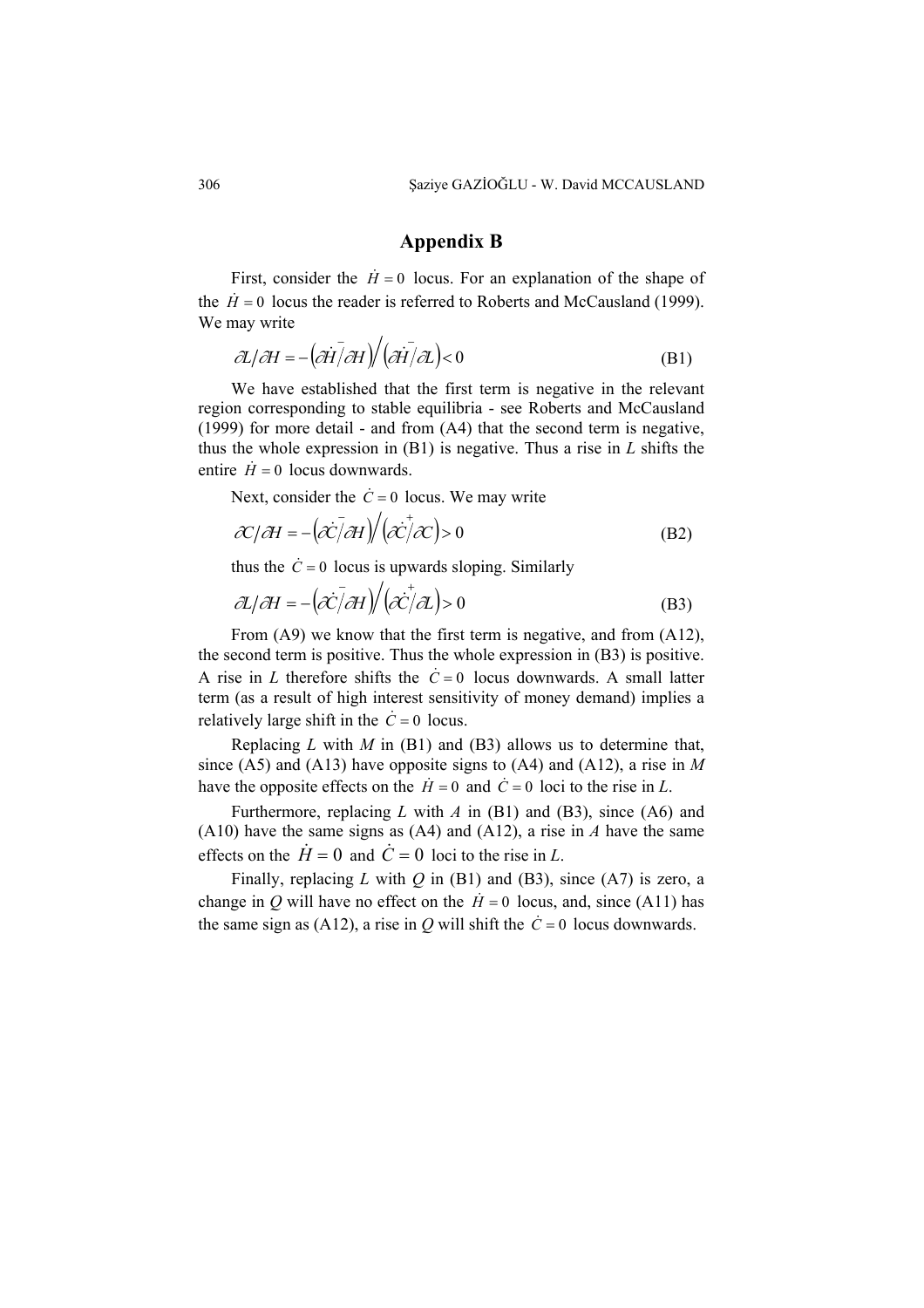# **Appendix C**

From (9a),  $M = (R_d + \dot{p}_d)^{-1} Y_d$  and using (13a) yields a solution for  $Y_d$  of the form

$$
Y_d = \frac{M(R_d - G_d \overline{Y}_d)}{1 - MG_d} \tag{C1}
$$

Then, from (6)

$$
Y_d R_d^k = (E+T)R_d^k + 1\tag{C2}
$$

which upon substitution of (A2) into (A3) gives a solution for  $R_d$  in terms of the implicit function *I* 

$$
I = 1 + R_d^k (E + T) + R_d^k M (G_d \overline{Y}_d - R_d) (1 - M G_d)^{-1}
$$
 (C3)

Similarly, from (9a)

$$
L = \left(R_f + \dot{p}_f\right)^{-1} Y_f \tag{C4}
$$

Then, using (13a) and the fact that, given a fixed world output,  $Y_f = V - Y_d$ , we have

$$
Y_d \left( 1 - LG_f \right) = V - L \left( R_f - G_f \overline{Y}_d \right) \tag{C5}
$$

and using (6) to eliminate  $Y_d$  gives

$$
R_f = L^{-1}V - G_f \overline{Y}_d + (G_f - L^{-1})(E + T + R_d^k)
$$
 (C6)

# **References**

ARTIS, M. and GAZİOĞLU, Ş. (1991) "Imperfect Asset Substitution in a Two-Country Model" *Economic Modelling,* 8(1), 34-44.

————(1996) "The US and the EMS: A Stylised Asymmetrical Two Country Model" *Applied Economics,* 28, 13-20.

- BALDWIN, R. E. (1988), "Hysteresis in Import Prices: The Beachhead Effect", *American Economic Review*, 78(4), 773-785.
- BALDWIN, R. E. and KRUGMAN, P. (1989), "Persistent Trade Effects of Large Exchange Rate Shocks". *Quarterly Journal of Economics*, 104(4), 635-654.
- BALDWIN, R. E. and LYONS, R. K. (1994), "Exchange Rate Hysteresis? Large Versus Small Policy Misalignments", *European Economic Review*, 38, 1-22.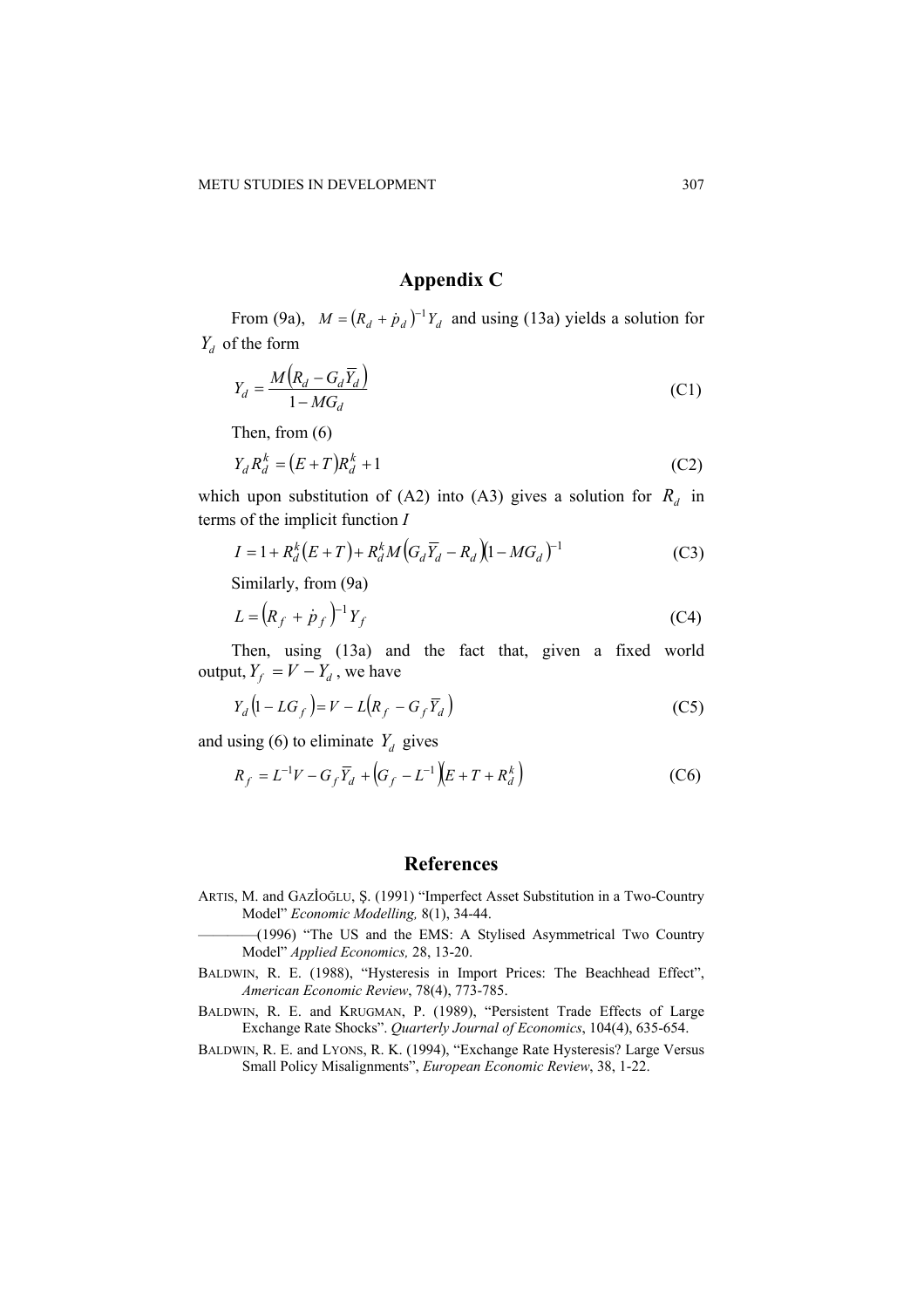- BRANSON, W. H. (1977), "Asset Markets and Relative Prices in Exchange Rate Determination", *Socialwissenschfliche Annalen*, 1, 69-89.
- BUITER, W. and MILLER, M. (1981), "Monetary Policy and International Competitiveness: the Problems of Adjustment", *Oxford Economic Papers*, Supplement to 33, 143-175.
- BUITER, W. H. and PURVIS, D. D. (1982), "Oil, Disinflation, and Export Competitiveness: A Model of the 'Dutch Disease'", in *Economic Interdependence and Flexible Exchange Rates*, Bhandari, J. S. and Putnam, B. H. (eds.), MIT Press, Cambridge, Massachusetts and London, England.
- CORDEN, W. M. (1981a), "The Exchange Rate, Monetary Policy and North Sea Oil: The Economic Theory of the Squeeze on Tradeables", *Oxford Economic Papers*, 33, 23-46.
	- ————(1981b), "Exchange Rate Protection", in *The International Monetary System Under Flexible Exchange Rates: Global Regional and National*, R. N. Cooper *et al.* (eds.) Cambridge, Massachusetts: Ballinger.
- CORDEN, W. M. and NEARY, J. P. (1982), "Booming Sector and De-Industrialisation in a Small Open Economy", *The Economic Journal*, 92, 825-848.
- DIXIT, A. (1989), "Hysteresis, Import Penetration, and Exchange Rate Pass-Through", *Quarterly Journal of Economics*, 104(2), 205-228.
- DORNBUSCH, R. (1976), "Expectations and Exchange Rate Dynamics", *Journal of Political Economy*, 84, 1161-1176.
- EASTWOOD, R.K. and VENABLES, A.J. (1982), "The Macroeconomic Implications of a Resource Discovery in an Open Economy", *Economic Journal*, 285-299.
- GAZİOĞLU, Ş. (1996), "Influences of Demand Shocks on Exchange Rate Volatility: Imperfect Capital Mobility and Substitutability", *The Manchester School*, 64, 79-95.
- KARACAOĞLU, G. and URSPRUNG, H. W. (1988), "Exchange Rate Dynamics under Gradual Portfolio Adjustment", *Journal of Macroeconomics,* 10(4), 565-589.
- KRUGMAN, P. (1991), "History versus Expectations", *Quarterly Journal of Economics*, CVI, 651-665.
- MUSSA (1976), "The exchange rate, the balance of payments, and monetary policy under a regime of controlled floating" *Scandinavian Journal of Economics*, no. 78, 229-48.
- ROBERTS, M. A. and MCCAUSLAND, W. D. (1999) "Multiple International Debt Equilibria and Irreversibility", *Economic Modelling*, 16(2), 179-188.
- RODRÍGUEZ, C. A. (1980), "The Role of Trade Flows in Exchange Rate Determination: A Rational Expectations Approach", *Journal of Political Economy*, 88(6), 1148-1158.
- ZERVOYIANNI, A (1988) "Exchange Rate Overshooting, Currency Substitution and Monetary Policy" *The Manchester School* 56(3), 247-267.

————(1992), "International Macroeconomic Interdependence, Currency Substitution, and Price Stickiness", *Journal of Macroeconomics,* 14(1), 59-80.